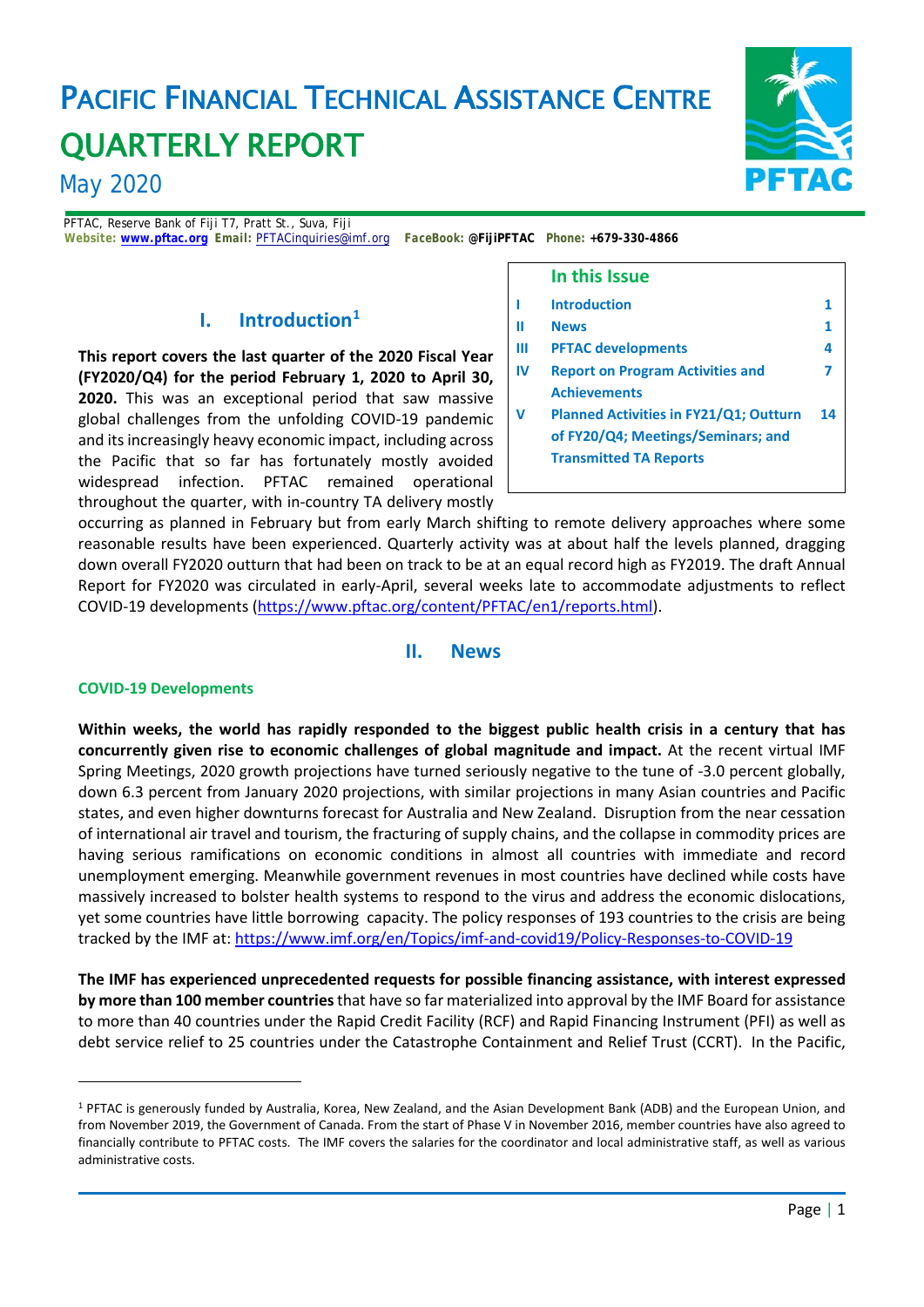this has included RCF support to Samoa and CCRT relief to the Solomon Islands. More details about COVID-19 emergency financial assistance and approved programs is at: [https://www.imf.org/en/Topics/imf-and](https://www.imf.org/en/Topics/imf-and-covid19/COVID-Lending-Tracker#APD)[covid19/COVID-Lending-Tracker#APD](https://www.imf.org/en/Topics/imf-and-covid19/COVID-Lending-Tracker#APD)

**Like many organizations, the IMF and PFTAC moved to remote operations in late March.** Business continuity arrangements have held up well, with systems, procedures, and staff adapting robustly to the unprecedented demands for IMF support. As this report elaborates, PFTAC capacity development (CD) efforts have been maintained through adaptation to the new priorities and delivery modalities, with the evolution ongoing. The team of resident advisors are assisting the Pacific country mission chiefs and teams of the Asia Pacific Department (APD) at IMF headquarters to respond to urgent demands and shifting priorities, with support directed where needed to fiscal, macro, and financial sector issues of countries in the region, recalibrating the CD efforts to the highest priority issues that are commensurate with the needs of the country authorities and their ability to engage and respond through remote channels. Concurrently, experts in the IMF functional departments such as the Fiscal Affairs, Statistics, and Monetary and Capital Markets Departments have been drawing on their collective experience with previous crises and business continuity responses that is being reflected in a growing body of technical notes and advice for officials in economic institutions such as central banks, treasuries and finance ministries and tax agencies, as well as useful tools for delivery of CD that is adapted to current priorities and circumstances.

#### **Steering Committee and Governance Update**

**Niue's well-developed plans to host the 2020 Steering Committee (SC) meeting had to unfortunately be canceled.** The evolving situation was closely monitored throughout February with cautious expectations that the SC meeting in Niue could proceed as scheduled for March 31 – April 2. Registration and travel arrangements were well advanced with most of the available accommodation booked and an interesting program agreed and arranged by our Niuean hosts. By late February as travel restrictions tightened, postponement of the meeting became unavoidable, ultimately leading to cancelation given little likelihood of rescheduling to a future date.

FY2020 workplan projections were close to finalization in early March that had to be reconsidered in light of the increasing travel restrictions and the growing shift to remote CD delivery. Adjustments were accordingly made to both the FY2020 projections and to the proposed FY2021 workplans and budget to accommodate some postponed activity. This led to a slight delay in the finalization and distribution of the draft Annual Report and the sharing of workplan projections and proposals. These were sent to SC members on April 11 with a request for their review, consideration, requests for any points of clarification, and ultimately endorsement on a lapse of time basis by April 30. They were also shared for information purposes with SC observers and stakeholders and posted to the PFTAC website. Communications received from SC members were supportive of the proposed FY2021 workplan and budget which were accordingly endorsed on a lapse of time basis.

**Although the 2020 SC meeting was canceled, a meeting of SC members and observers was organized through video conferencing on April 17** to provide a briefing on 2020 results and 2021 plans, and to respond to questions ahead of the lapse of time deadline. Technology generally held up, with more than 45 participants from a wide range of member countries, donors, partners, and other stakeholders, with presentations and question and answer sessions with the coordinator and each of the resident advisors. The interest in this type of virtual meeting and the success of the event



could be a model for future more frequent, but targeted short interactions within the PFTAC community.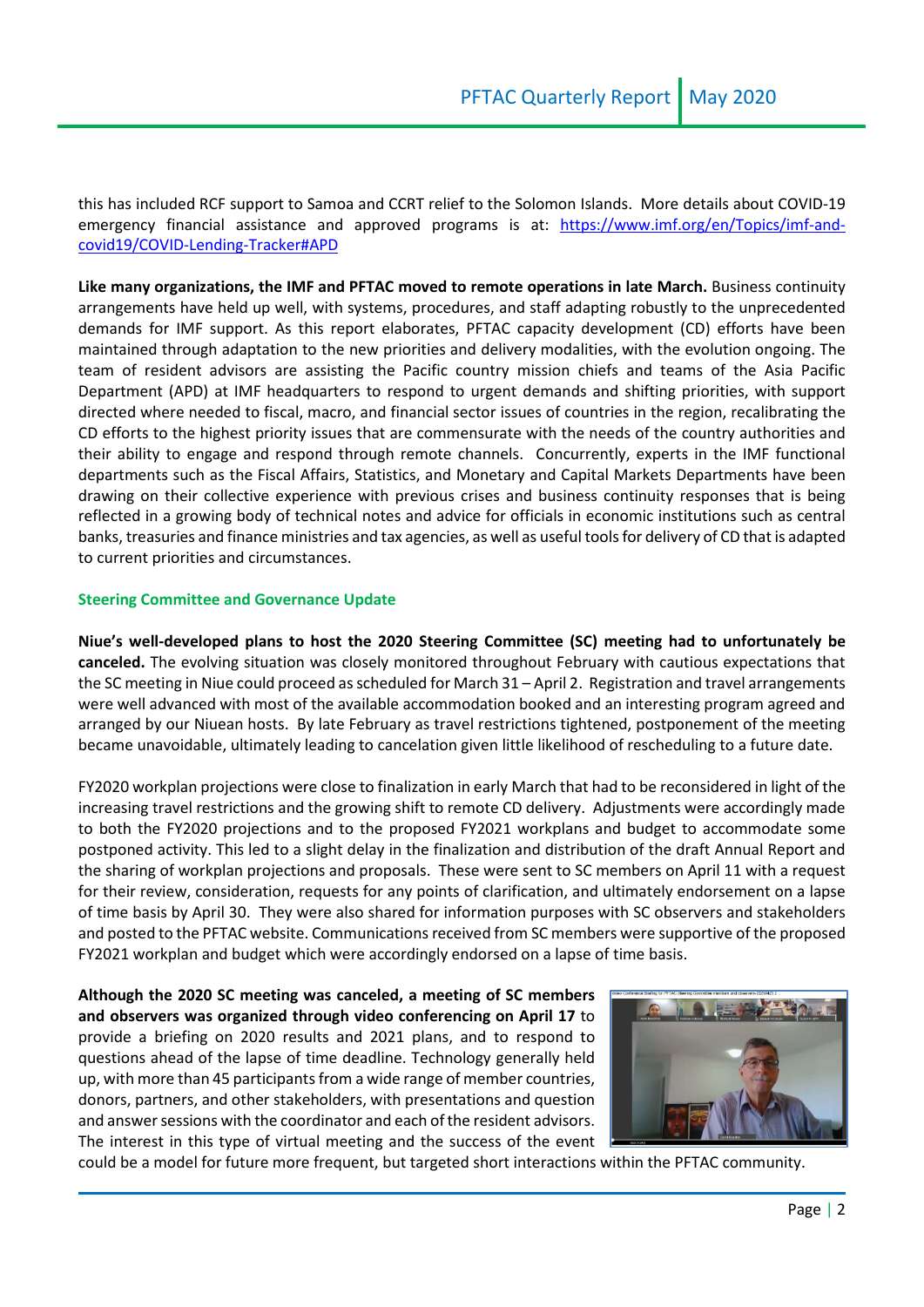**The March 9 event to reopen the renovated PFTAC office was postponed** when the visit to Suva of APD Deputy Director Jonathan Ostry could not proceed. He was to jointly open the renovated office shared by PFTAC and the regional IMF Resident Representative staff in the Reserve Bank of Fiji with Fiji Minister for Economy, Hon. Aiyaz Sayed-Kaiyum, followed by delivering a guest lecture at the University of the South Pacific.

**The external evaluation is ongoing and on track**. The Inception Note that is the basis upon which the evaluation will be conducted will be finalized by end-May, and the evaluators are likely to engage with representatives from the authorities and donor partners to schedule remote interviews via phone, skype, or video conference from late May/early June onwards. Due to COVID-19-related travel restrictions, the evaluation team is currently unable to travel to the Pacific region. The situation is being monitored to determine whether circumstances may change where the team might be able to travel and have in-person meetings. The final evaluation report is expected by the end of 2020.

### **Staff Changes**

**In early April, Benjamin Stefanou was due to leave PFTAC after 3½ years as Financial Sector Supervision (FSS) advisor.** A successor has been selected following a competitive international recruitment process who will take up the appointment when travel to Fiji reopens, but in the meantime continues to support the central bank of the European government where he has been FSS advisor for the past few years. Ben continues to support PFTAC countries until this transition can occur and when he can move to his new assignment as FSS advisor in Mauritius in support of Southern African countries. Ben has taken the FSS



program to a new level with several concurrent reform programs advancing well through the excellent working relationships he has built across the Pacific with financial sector regulators.



**In June, PFM advisor, Celeste Kubasta is due to move to New Delhi to join the IMF's South Asia Regional Training and Technical Assistance Center (SARTTAC).** A competitive international recruitment process is underway with short-listed candidates soon to be interviewed with a successor expected to be identified in the near future who may need to begin their appointment remotely until travel to Fiji reopens. While Celeste has only been at PFTAC for two years, her contribution has been very impactful by forging productive relationships across the array of countries she has worked closely with including Fiji, Samoa,

Tonga, Vanuatu, the Cook Islands, and Solomon Islands. She has been at the forefront of innovation around the PEFA framework, including cutting edge developments on PFM gender issues and application of a new agile approach to assessment and reporting. In the meantime, and before Celeste moves on in early June from her ongoing support to PFTAC member countries she is providing remotely from Hawaii, she offers the following parting comments.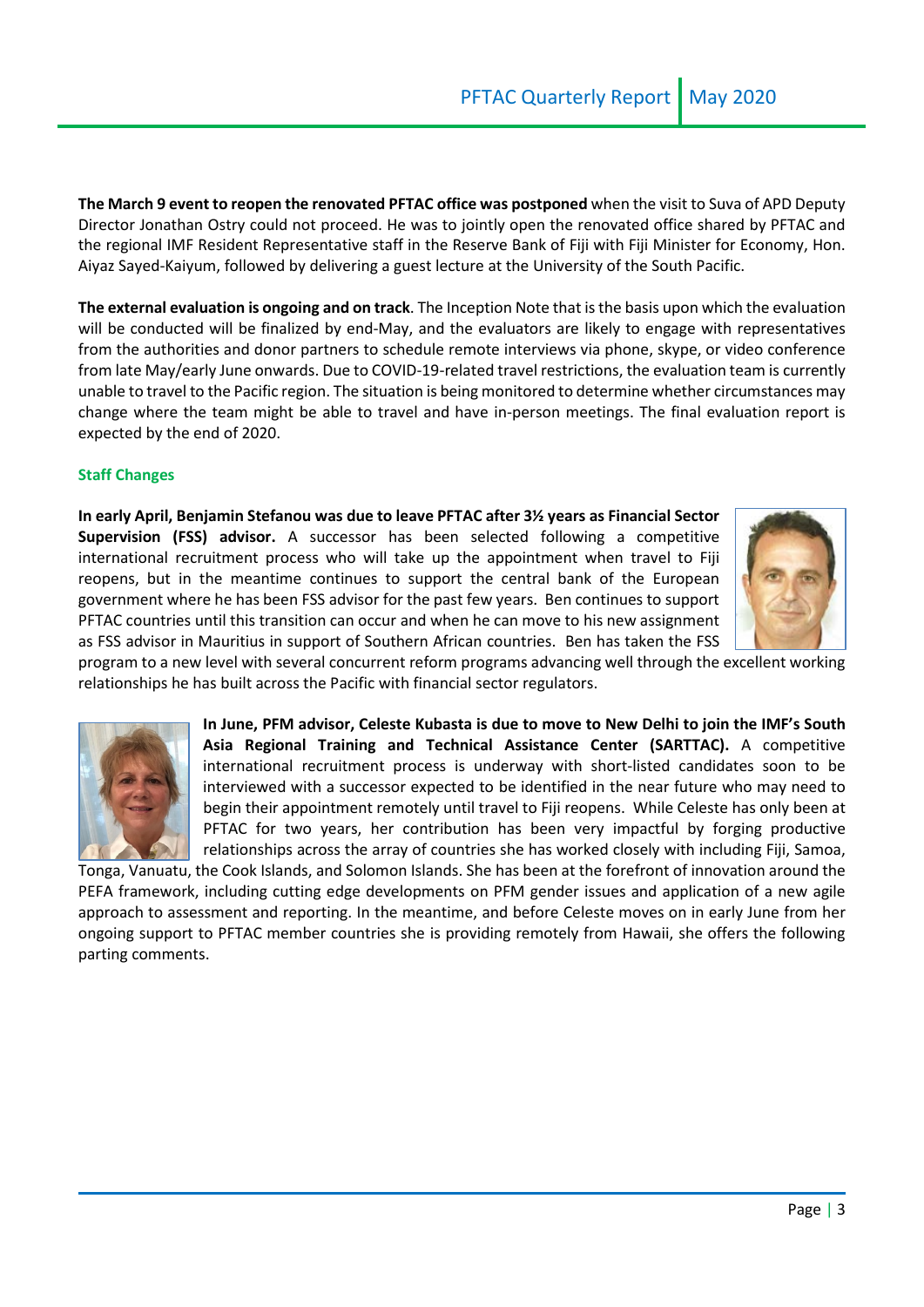*I would like to thank everyone at PFTAC, our member countries, and donors for the friendship, support, and cooperation I found when working in the Pacific, learning about your culture and heritage, and advancing PFM in the region. I will be transitioning to SARTAC over the upcoming months.* 

*Our PFTAC PFM work on conducting public expenditure and financial accountability assessments, preparing roadmaps from the ground up, and advancing climate change issues has provided me the opportunity to meet many people and enabled me to have a broad perspective on regional practices while understanding the unique features found within each country and territory. Watching the relationships forged between participants in regional workshops was especially rewarding. The excellent leadership shown throughout the region in the recent crisis has really enforced my thoughts that practices in the PIC can be international models.* 

*Please stay in touch and while I can continue to be reached through my work email, I welcome continued friendship with many of you. From the sunny skies of Hawaii, Aloha. Celeste* 

# **III. PFTAC Developments**

#### **FY2020/Q4 Activity – by country and program**

#### *Activity – by program*

|                                              | Delivered in FY2020/Q4 |            |       |                 |  |  |
|----------------------------------------------|------------------------|------------|-------|-----------------|--|--|
| Program                                      | <b>LTX</b>             | <b>STX</b> | Total | <b>Missions</b> |  |  |
| <b>Public Financial Management</b>           | 14                     | 56         | 70    |                 |  |  |
| <b>Financial Sector Supervision</b>          | $\Omega$               | 24         | 24    |                 |  |  |
| <b>Government Finance Statistics</b>         | 0                      | 0          | 0     |                 |  |  |
| <b>Real Sector Statistics</b>                | 5                      | 12         | 17    |                 |  |  |
| <b>Revenue Administration</b>                | 5                      | 129        | 134   |                 |  |  |
| <b>Legal/Tax Policy</b>                      | $\Omega$               |            |       |                 |  |  |
| <b>Macroeconomic Programming and Analysi</b> | 12                     | 0          | 12    |                 |  |  |
| <b>Total</b>                                 | 36                     | 228        | 264   | 23              |  |  |

**There were 264 days of Technical Assistance (TA) and training delivered over 23[2](#page-3-0) distinct missions or activities during the fourth quarter of FY2020 (February – April 2020).** Eleven missions were delivered in-country before travel restrictions came into effect, and an additional 11 missions were delivered remotely. A revenue workshop was held in Fiji in February with participants from across

the Pacific who were able to attend and return home safely before travel restrictions took hold. In-country and remote missions were delivered to 11 of the 16 PFTAC member countries. **Tonga** received five missions (two incountry and three remote); **Cook Islands**received four missions (three in-country and one remote); **Fiji** received three missions (two in-country and one remote), two remote missions were delivered to the **Solomon Islands**; one in-country and one remote mission for **Vanuatu**; and one in-country mission each to **Kiribati, Papua New Guinea** and **Republic of Marshall Islands**, and one remote mission each for **Federated States of Micronesia**, **Nauru**, and **Niue**.

<span id="page-3-0"></span> $2$  Counting as a single mission any with more than one expert all working on the same issues and Terms of Reference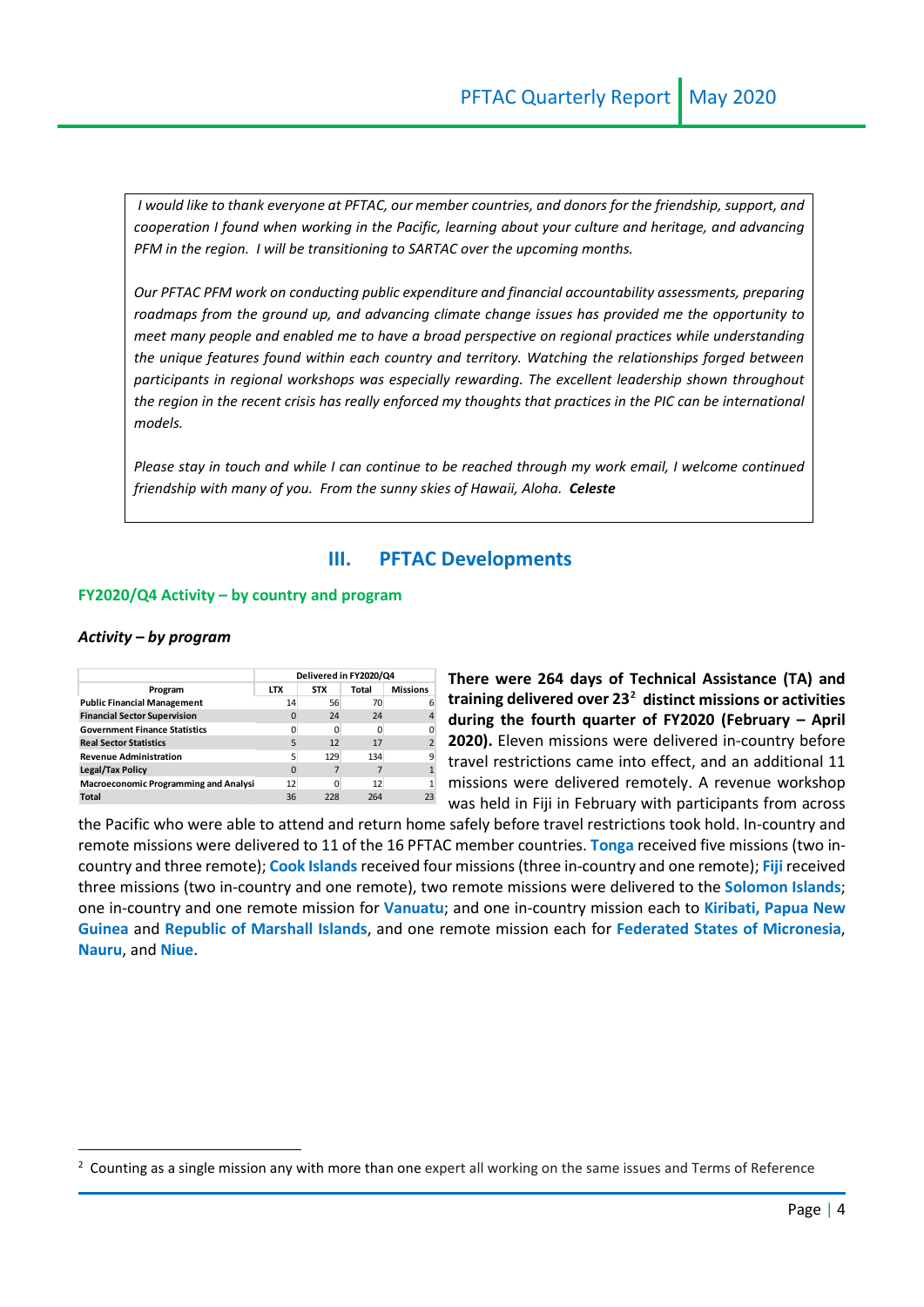Projected FY2020 outturn results across all programs and countries were published in mid-April in the draft 2020 Annual Report. They were significantly down from February outturn projections of 2,126 TA days to an adjusted 1,855 days due to COVID-19 travel restrictions. The postponement or cancelation of 22 missions or events reduced the projected outturn to just 122

|                                              | FY2020/Q4 as % of Outturn |            |       |                 |  |  |
|----------------------------------------------|---------------------------|------------|-------|-----------------|--|--|
| Program                                      | <b>LTX</b>                | <b>STX</b> | Total | <b>Missions</b> |  |  |
| <b>Public Financial Management</b>           | 9%                        | 21%        | 16%   | 25%             |  |  |
| <b>Financial Sector Supervision</b>          | 0%                        | 20%        | 14%   | 33%             |  |  |
| <b>Government Finance Statistics</b>         | 0%                        | 0%         | 0%    | 0%              |  |  |
| <b>Real Sector Statistics</b>                | 5%                        | 13%        | 9%    | 15%             |  |  |
| <b>Revenue Administration</b>                | 10%                       | 17%        | 17%   | 17%             |  |  |
| Legal/Tax Policy                             | 0%                        | 22%        | 22%   | 50%             |  |  |
| <b>Macroeconomic Programming and Analysi</b> | 12%                       | 0%         | 11%   | 9%              |  |  |
| <b>Total</b>                                 | 7%                        | 17%        | 14%   | 19%             |  |  |

missions instead of the earlier projection of 144, effectively halving TA delivery in the quarter. In comparison to the fourth quarter of FY2019 that was particularly busy, 61 missions/activities versus 23 were delivered in FY2020, and 756 compared to 264 TA days. A full accounting of the actual FY2020 outturn will be documented in the final version of the 2020 Annual Report that is expected to be published in July, noting that there were further late adjustments to the workplan projections due to challenges of remote delivery or changing priorities.



The revenue program accounted for more than half of the TA days delivered with another quarter by the PFM program. This was partly due to the ability to complete in-country missions early in the quarter, as well as the flexibility to pivot to remote delivery in the latter part of the period. Changes were necessary as the situation unfolded in February. A mission by the RSS resident advisor to **FSM** could not proceed when scheduled flights were canceled after the advisor had arrived for transit through Port Moresby. Instead, and at short notice, the advisor was able to arrange a one-week mission with the **PNG** authorities that brought forward a mission scheduled for later in

FY2020. Only the outgoing Macro advisor was allowed to travel in February on mission to **RMI** as the new advisor who was to accompany her had transited through Hong Kong less than two weeks earlier and would have been denied entry to RMI. A revenue mission to **Nauru** in March that was scheduled the week after the revenue workshop that the same short-term expert helped deliver in Fiji was remotely delivered from the PFTAC office in Suva when his onward travel to Nauru became uncertain.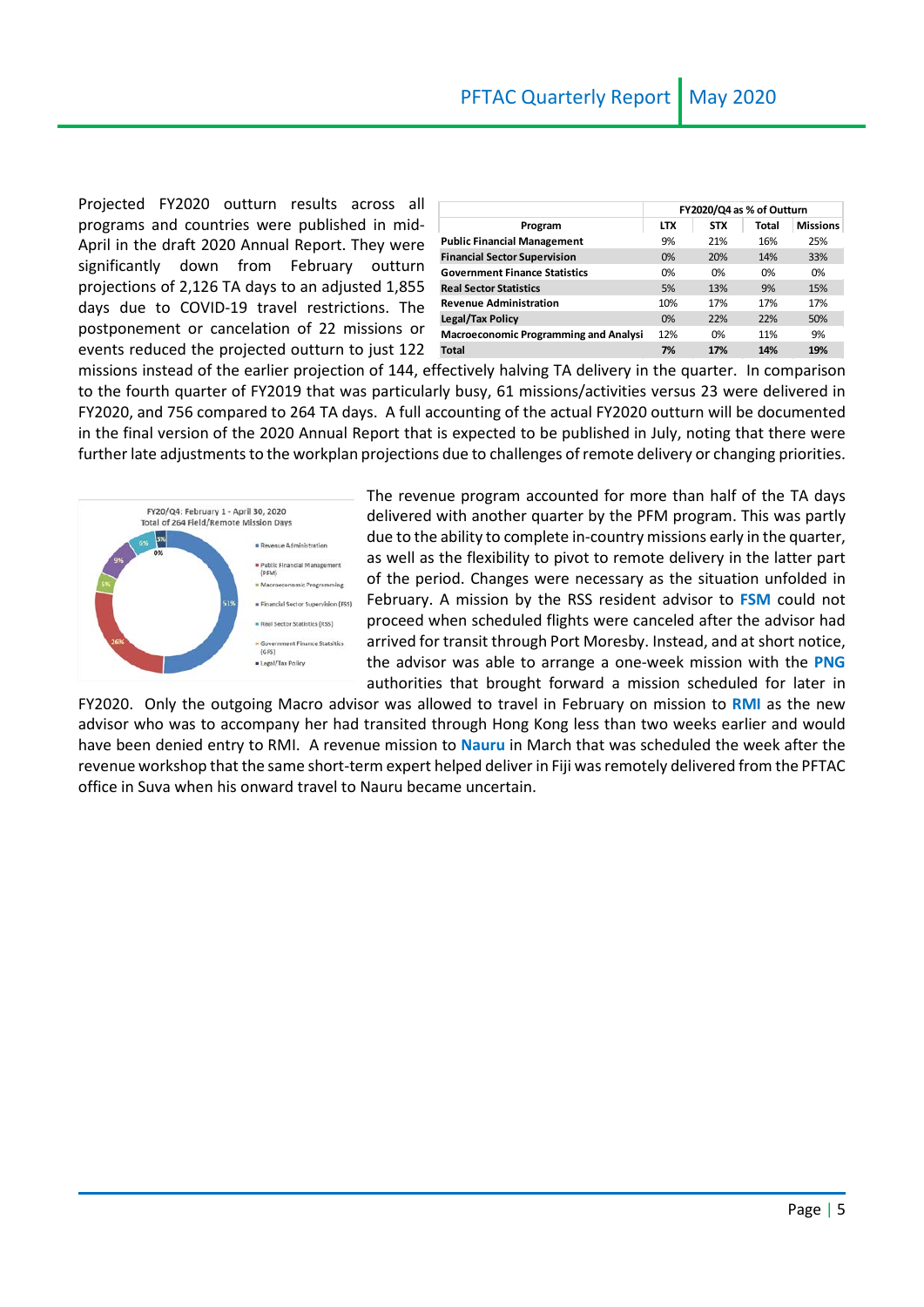### **Financial Report**

| Table: Phase V Member and Donor Contributions to PFTAC Funding |    |                                                        |    |                           |                   |
|----------------------------------------------------------------|----|--------------------------------------------------------|----|---------------------------|-------------------|
|                                                                |    | Proposed<br><b>Contributions for</b><br>Phase V (US\$) |    | Contributions<br>Received | <b>LoU Status</b> |
| <b>Member Countries</b>                                        |    |                                                        |    |                           |                   |
| Fiji                                                           | \$ | 687,500                                                | \$ | 500,000                   | $\sqrt{ }$        |
| Cook Islands                                                   | \$ | 110,000                                                | Ś. | 80,000                    | V                 |
| Nauru                                                          | Ś  | 82,500                                                 | Ś. | 82,026                    | V                 |
| Tokelau                                                        | \$ | 11,000                                                 | \$ | 11,000                    | $\sqrt{ }$        |
| Vanuatu                                                        | Ś  | 165,000                                                | Ś. | 150,000                   | V                 |
| Kiribati                                                       | \$ | 82,500                                                 | \$ | 65,905                    | V                 |
| Tonga                                                          | \$ | 110,000                                                | \$ | 49,921                    | $\sqrt{ }$        |
| Samoa                                                          | \$ | 165,000                                                | \$ | 165,000                   | V                 |
| Tuvalu                                                         | \$ | 27,500                                                 | \$ | 17,500                    | V                 |
| Niue                                                           | Ś  | 27,500                                                 | Ś. | 9,950                     | V                 |
| Solomon Islands                                                | \$ | 165,000                                                | \$ | 165,000                   | $\sqrt{ }$        |
| <b>PNG</b>                                                     | Ś  | 1,375,000                                              | \$ | 875,000                   | $\sqrt{ }$        |
| Marshall Islands (RMI)                                         | \$ | 110,000                                                | \$ | 50,000                    | V                 |
| Palau                                                          | Ś  | 110,000                                                | \$ |                           | Pending           |
| <b>Federated States of Micronesia</b>                          | Ś  | 110,000                                                | \$ | 40,000                    | V                 |
| Timor-Leste                                                    | \$ | 550,000                                                | \$ |                           | Pending           |
| <b>Sub-Total Member:</b>                                       | s  | 3,888,500                                              | \$ | 2,261,302                 |                   |
| <b>Donors</b>                                                  |    |                                                        |    |                           |                   |
| ADB                                                            | \$ | 800,000                                                | \$ | 800,000                   | $\sqrt{ }$        |
| Korea                                                          | \$ | 2,500,000                                              | \$ | 1,500,000                 | V                 |
| New Zealand                                                    | \$ | 12, 145, 192                                           | \$ | 12, 145, 192              | V                 |
| Australia                                                      | \$ | 9,004,929                                              | \$ | 7,488,820                 | V                 |
| Canada                                                         | \$ | 1,136,191                                              | \$ | 1,136,191                 | V                 |
| EU                                                             | \$ | 6,829,713                                              | \$ | 6,829,713                 | V                 |
| <b>Sub-Total Donors:</b>                                       | Ś  | 32,416,025                                             | s  | 29,899,916                |                   |
| Total                                                          | \$ | 36,304,525                                             | Ś  | 32,161,218                |                   |

**Financial contributions received during FY2020/Q4 were US\$1,647,498,** comprising US\$ 250,000 from **Papua New Guinea** and the first contribution of US\$ 50,000 from **RMI** following their recent signing of a Letter of Understanding (LoU). The balance of US\$ 1,347,498 is from a contribution of A\$ 2.0 million from **Australia**.

**Fund raising is essentially complete to underwrite the final two years (FY2021 and FY2022) of Phase V of PFTAC operations provided all donor pledges and member country contribution expectations materialize.** If all expected donor pledges and member country contribution expectations eventuate, US\$32.4 million of donor financing is expected, of which only two final contributions are pending respectively from Australia (AU\$ 2.0 million) and Korea (US\$ 1.0 million). Conversely, member contributions received stand at only 58 percent of expectations (US\$ 2.26 million of US\$ 3.89 million). Of the US\$1,627,198, member country contributions still outstanding, US\$ 660,000 is due from the remaining two of 16 PFTAC member countries that have not yet signed an LoU. Conversely, four countries (**Nauru**, **Samoa**, **Solomon Islands**, and **Tokelau**) have paid in full.

**The projected FY2020 expenditure outturn of US\$ 7.26 million is around 85 percent of the original US\$ 8.5 million budget (including management fee) that was endorsed by the 2019 SC.** Had the COVID-19 travel restrictions and constraints not arisen in February 2020, CD delivery was on track towards an activity outturn of 90 percent, matched by a 90 percent projected expenditure outturn of US\$ 7.64 million of the US\$ 8.5 million budget,

**The estimated budget envelope for the final two years and balance of Phase V is US\$ 13.9 million.** Assuming all donor and member country contributions are forthcoming, the total funding envelope for Phase V is US\$36.3 million. The total of actual expenditure through the end of FY2019 plus the projected FY2020 outturn of US\$ 7.26 million is US\$ 22.4 million. The proposed FY2021 budget is US\$ 8.0 million including the management fee, leaving a balance of US\$ 5.9 million for FY2022 assuming a 100 percent expenditure outturn in FY2021.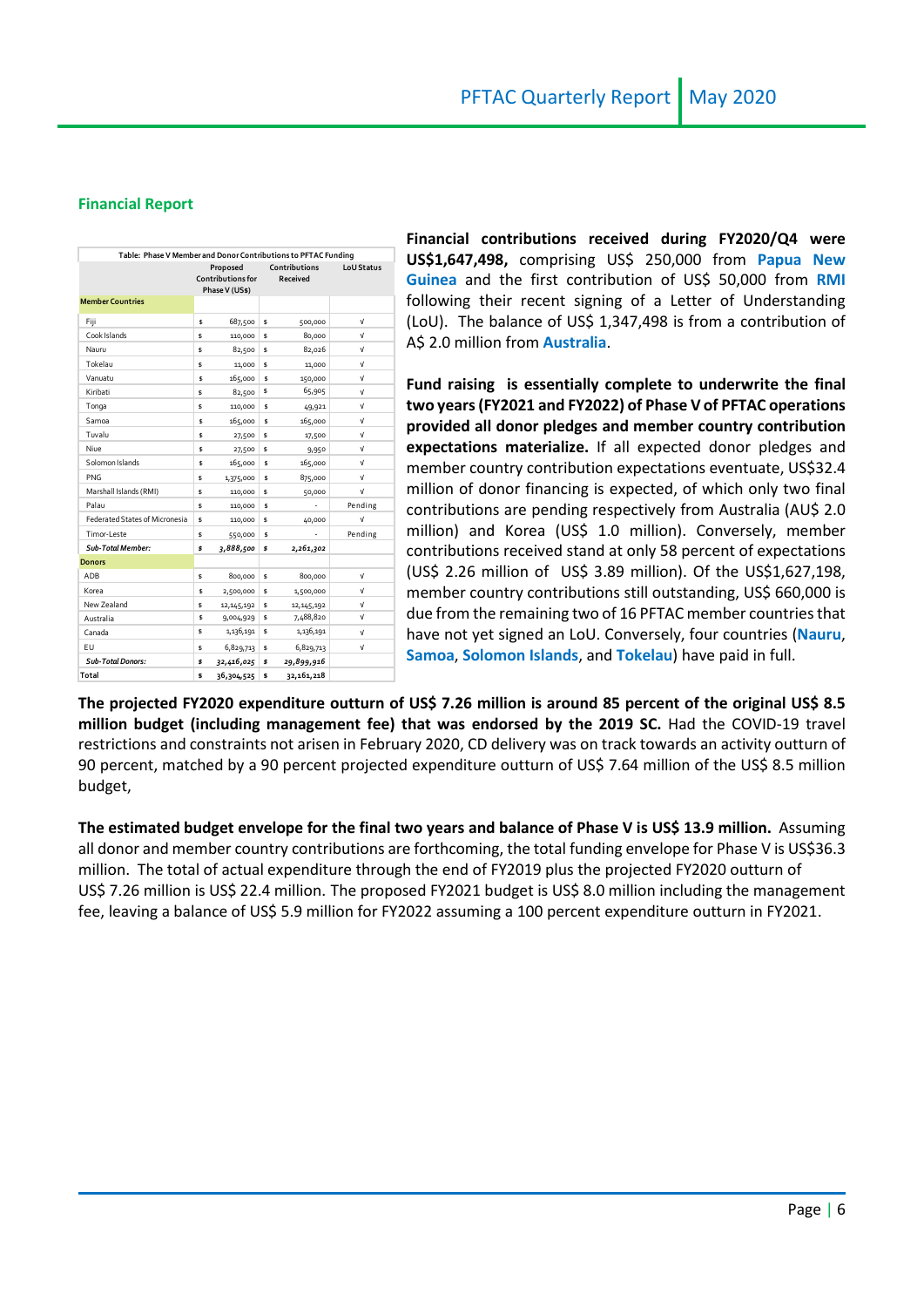# **IV. Report on Program Activities and Achievements**

#### **Public Financial Management (PFM)**

**Fiji:** in response to a request from the Fijian Ministry of Economy (MOE), PFTAC mobilized short-term expert (STX) Susan Morrison to **assist in the institutional strengthening of the internal audit function in February. She provided training for staff of the MoE Internal Audit and Good Governance (IAGG) Division on planning and conducting a risk-based audit of the budget processes.** She additionally reviewed the progress of reforms of the internal audit framework and updated the timelines for outstanding implementation issues.

**Niue:** In a follow up to a consultative visit in August 2019, STX Lynne McKenzie was mobilized to **draft a new PFM legal framework to replace the existing Act that is over 60 years old.** She worked remotely with the authorities in April 2020 to take forward the legislation drafting.

**Tonga:** In November 2019, **Tonga benefited from a PEFA assessment under the new agile methodology based on the 2016 framework along with the pilot application of a new Gender Responsive PFM module of the PEFA framework.** With the reports from these assessments now finalized, the authorities are ready to update their PFM reform plan to reflect the report findings and other technical assistance. A remote mission in April by STX Kris Kauffmann began work with the authorities to update the PFM improvement plan based on the 2020 PEFA findings and other related reform efforts. This work is expected to continue throughout the new financial year.

### **Developing a PFM Roadmap for Fiji : Suva, February 10 – 21, 2020**

PFTAC assisted the Ministry of Economy to prepare the *Public Financial Management Implementation Plan* (PFMIP) that was developed from the Public Expenditure and Financial Accountability (PEFA) assessment conducted in 2019. In developing the PFMIP the mission piloted the application of Volume IV of the PEFA Handbook.

STX Kris Kauffmann visited Suva February 9 – 21, 2020 with two staff of the PEFA Secretariat, Martin Bowen and Julia Dhimitri. Together this team met with key Ministry of Economy staff including the Permanent Secretary and the leadership of various departments, as well as representatives of the Fiji Revenue and Customs Service (FRCS). PFTAC PFM advisor, Celeste Kubasta joined select mission discussions. Development partner representatives including the World Bank, the Asian Development Bank (ADB), and the Australian High Commission were briefed.

Each of the authorities' groups prepared a draft reform improvement plan for their area of responsibility that were reviewed with feedback from the mission team. This culminated in a plenary workshop where each division/agency presented their work plans for inclusion in the integrated PFMIP. Under the guidance of the mission team, a draft integrated Fiji PFM reform improvement plan was prepared, presented and discussed with the PS and division heads including measures for PFMIP monitoring.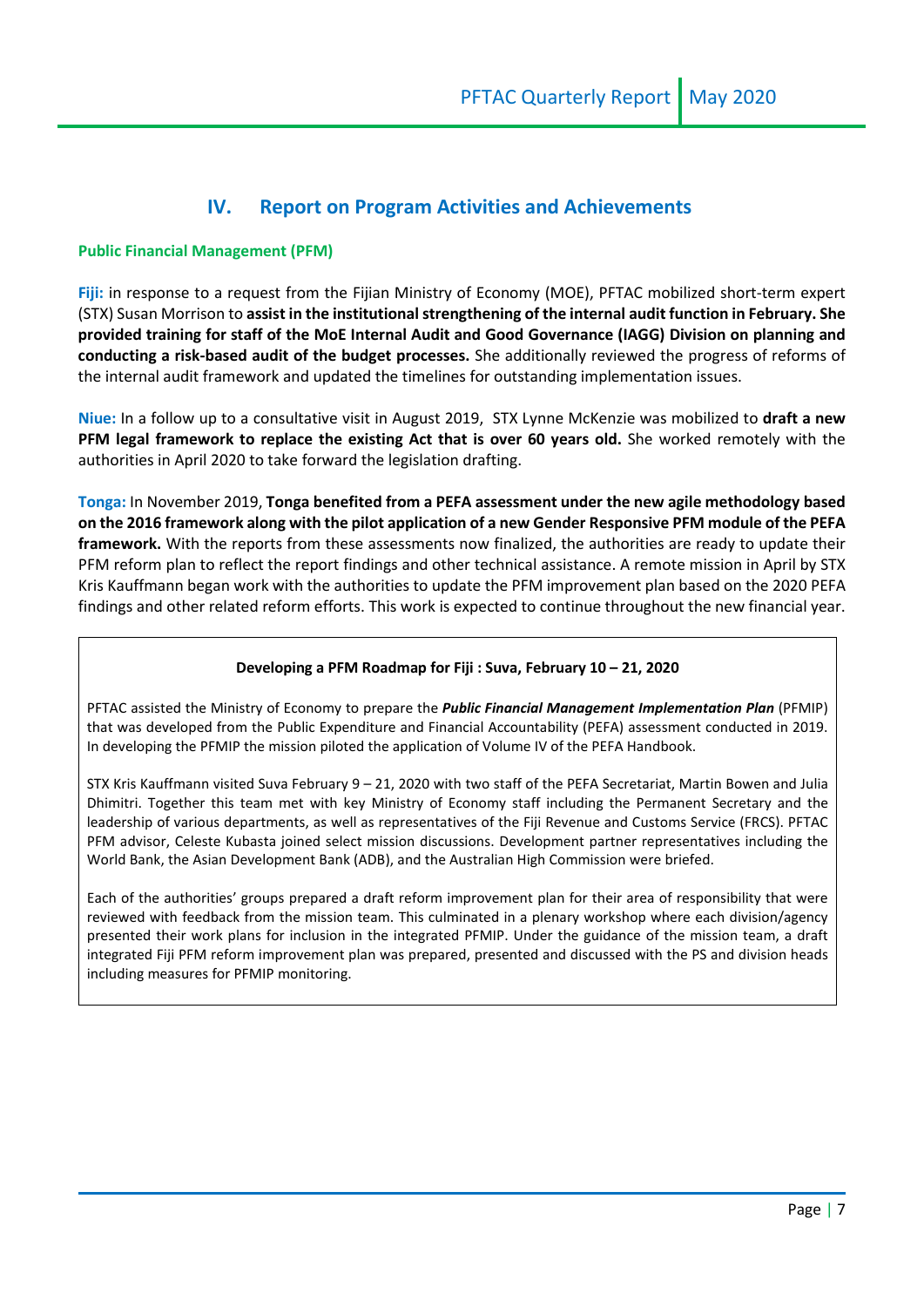#### **Climate Change Policy Assessments (CCPA): Tonga, February 3 – 11, 2020**

The CCPA is a joint initiative between the IMF and World Bank to assist small states to understand and manage the anticipated economic impact of climate change, while safeguarding long-run fiscal and external sustainability. In response to a request from the CEO of the Ministry of Finance, Ms. Fa'otusia, a joint IMF-World Bank mission visited Nuku'alofa, Tonga, February 3 – 10, 2020, to conduct a *Climate Change Policy Assessment* (CCPA). The PFTAC PFM Advisor, Richard Neves joined colleagues from the IMF's Fiscal Affairs Department in the joint CCPA mission.

Tonga has made good progress on preparednessfor natural disasters and climate change at the national level, reflected in their many strategic plans. However, these plans have not been consistently reflected in sectoral plans or annual budgets, nor implemented. Limited capacity, gaps in coordination, changes in priorities, reliance on local firms, and frequent natural disasters are some of the obstacles. After consultation with stakeholders, the mission outlined a series of recommendations for climate change preparedness, mitigation, adaptation, financing, risk management, and national process related to PFM that will help Tonga build resilience.

The authorities broadly agreed with the CCPA assessment and recommendations. They particularly appreciated the Fund's attention to climate issues and hope the report would amplify their voice internationally. They welcomed the quantification of the costs of building climate resilience and meeting the Sustainable Development Goals (SDG). They particularly appreciated the incorporation into the Debt Sustainability Analysis (DSA) which will help make the case for grant rather than loan financing. This was the sixth and last CCPA pilot pending a review by the IMF Board of Directors.

#### **IMF Fiscal Affairs Department Efforts to Address COVID-19 Issues**

On April 14, the director of the Fiscal Affairs Department (FAD), Mr. Vitor Gaspar wrote to all Pacific Finance Ministers alerting them of the IMF's extensive crisis response expertise and readiness to provide granular, country-specific advice and knowledge of best fiscal practice. At the IMF Spring Meetings and Annual Meetings each year, there are many opportunities for close consultation between senior policy makers of member countries and IMF staff to discuss and explore the pressing issues of the day. However, this was more challenging with the recently concluded virtual Spring Meetings, so this recent communication by Mr. Gaspar conveyed two messages two Finance Ministers.

The first is that **FAD is complementing its regular Capacity Development operations with a new 'on demand' channel to accommodate and respond immediately to feedback and requests on fiscal policy and management issues.** 

The second has been the **development of a range of notes on fiscal issues.** The COVID-19 pandemic is a crisis presenting unprecedented challenges on the economy and the finances of the public sector. Governments are responding with a suite of policy measures designed to stabilize businesses and sustain jobs and income. However, coordinating policy action within a short period of time poses its own challenges. Since the outbreak of COVID-19, the IMF is in continuous contact with member country authorities to offer advice and assistance. To assist, IMF experts have produced a special series of technical notes – a collection of useful fiscal guidelines that administrations can consider in the policy making process and to help identify temporary measures and adjustments to fight off the economic effects of the pandemic.

The notes prepared by FAD are accessible at [https://www.imf.org/en/Publications/SPROLLs/covid19-special-notes.](https://www.imf.org/en/Publications/SPROLLs/covid19-special-notes)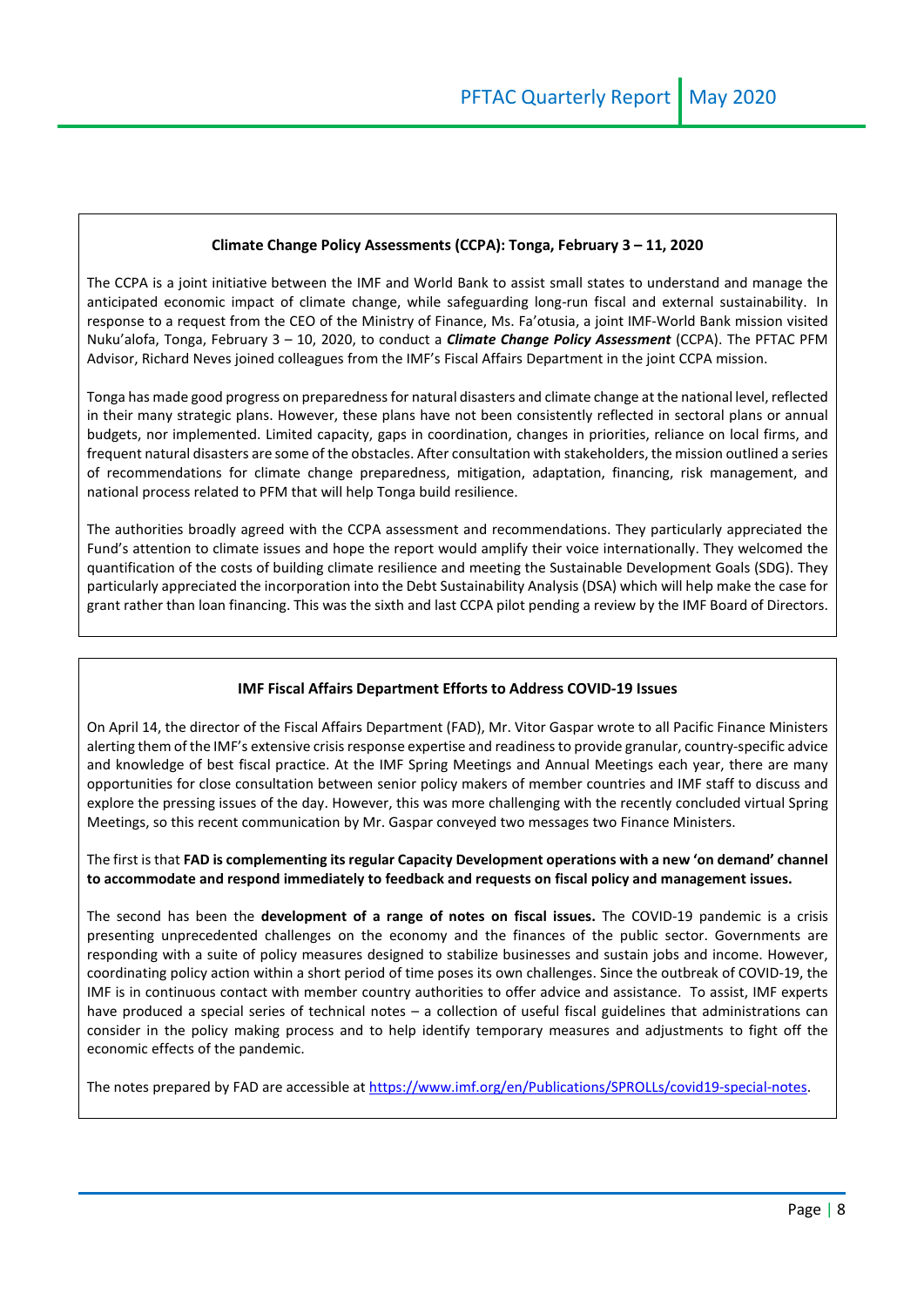#### **Revenue Policy and Administration**

**Cook Islands:** during his February 2020 visit, revenue STX Peter Norkunas assisted the Cooks Islands Revenue Management Division (RMD) to consider a proposal to upgrade to a new version of their Revenue Management System (RMS). **The RMD is considering an IT upgrade to support their modernization efforts to increase domestic revenues, automate many of RMD's current manual processes, and reduce compliance costs for business as well as the RMD administrative costs.**

A mission by STX David Piper helped strengthen on-time filing, on-time payment, and helped with the development of a renewed debt collection plan to commence from March 1, 2020. **A new RMD Compliance Enforcement Framework with linkages to operational plans, guidelines, and staff procedures was developed.** 

During March 2020, STX Stan Shrosbree **provided remote support to assist in the implementation of a functionbased organizational structure.** A draft project implementation plan was designed with the development of a risk framework and job descriptionsfor new appointments under the new structure. The mission also addressed the challenges and coping strategies to deal with the impact of the COVID-19 pandemic on the administration and revenue collections.

**Fiji: legal expert, Lee Burns provided further support to the Fiji Revenue and Customs Service (FRCS) for the rewrite of the VAT Act (VATA) and Stamp Duty Act (SDA).** He assisted FRCS to: (i) review the comments received during the public consultations of the VAT Bill and making final amendments to the Bill and technical notes and prepare necessary Regulations; (ii) finalize the draft of the Stamp Duty Bill; and (iii) assist FRCS with the outstanding ITA and TAA issues based on FRCS's priorities.

**Kiribati:** The second visit to the Kiribati Tax Division (KTD) from February 6 to 19, 2020 by STX Martin Scott reviewed the implementation status of recommendations provided in the previous visit relating to improving core tax functions and compliance improvement plans (CIP). **Templates were developed for new income tax returns for companies and sole traders and the expert provided support and direction on current CIP initiatives such as the Top Ten Debtor program and out-bound calling.**

**Nauru:** STX Rick Fisher was scheduled to visit Nauru March 2 – 12, 2020. However, the suspension of travel caused by the COVIC-19 pandemic resulted in a switch to remote support being provided from the PFTAC office in Suva, Fiji over the planned period. **The mission reviewed plans to establish a Design and Monitoring Division within the National Revenue Office (NRO), provided follow-up guidance to cleanse the taxpayer register and increase on-time filing and payment as well as developing the next NRO Compliance Improvement Plan.** A draft NRO Taxpayer Services Strategy was developed with a Memorandum of Understanding to facilitate the exchange of data between the Nauru Customs Service and NRO.

**Tonga:** In March, STX Lance Home **assisted Tonga's Ministry of Revenue and Customs (MoRC) with the implementation of a renewed, overarching Compliance Improvement Strategy (CIS).** His mission reviewed the impact of the CIS across its three focus areas and made further recommendations to finalize the enhanced CIS. Expected outcomes were discussed with the MoRC for endorsement and presentation to the Governance and Modernization Committee (GMC).

In April, STX Martin Scott **provided remote assistance to MoRC to strengthen on-time filing and payment.** The expert reviewed progress on the action plan from the previous mission; reviewed the Top 10 Debtor program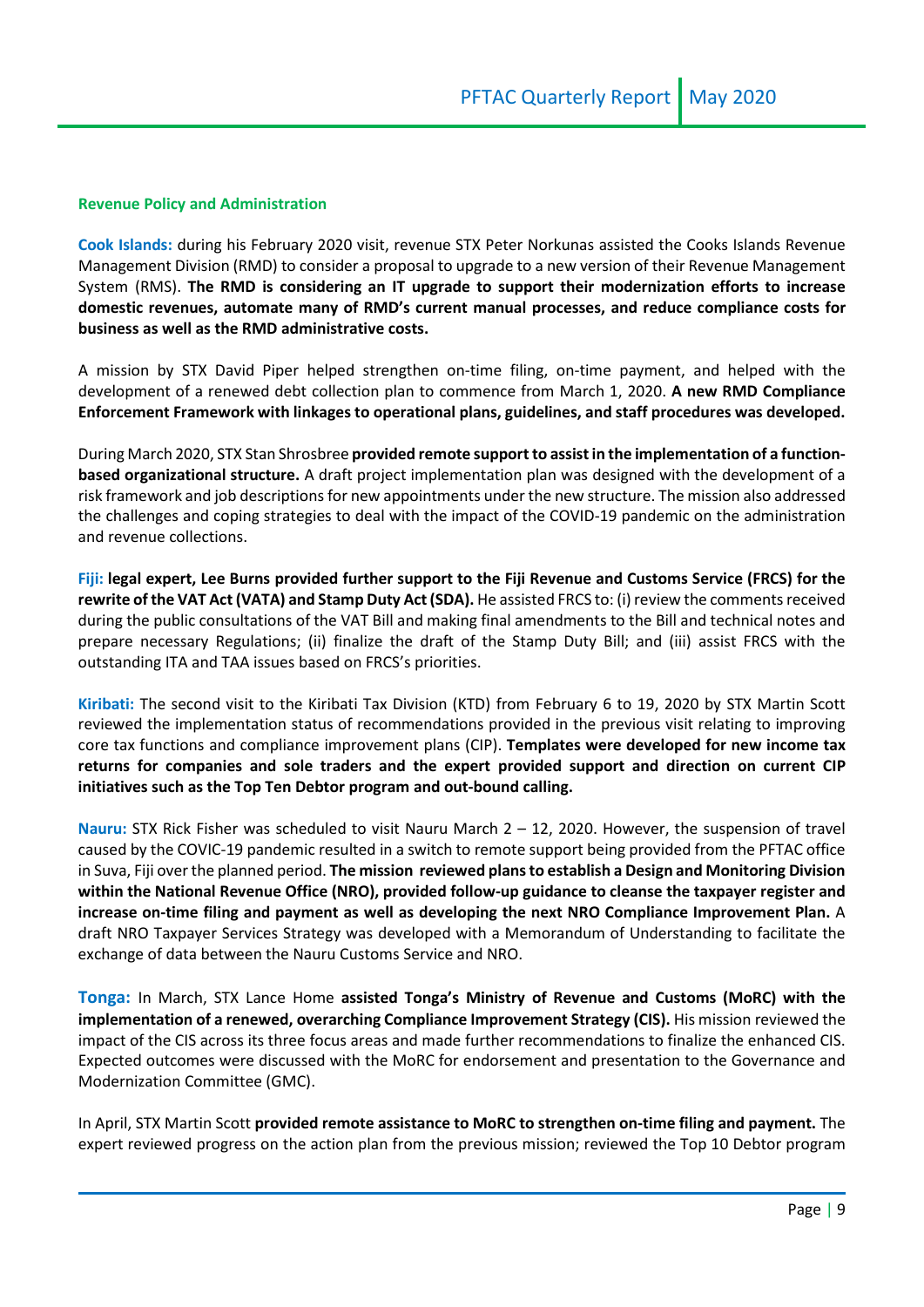to evaluate progress and provided guidance on the management of on-time-filing and payment given the economic impact of the COVID-19 pandemic.

**Remote assistance was provided in April by STX Mark Bell to strengthen tax audits.** The current framework for recruiting, developing, and managing audit staff was reviewed. An auditor competency framework and tax audit training material were developed with recommendations to introduce a train-the-trainer program. The expert also provided an overview of Computer Assisted Audit Techniques (CAAT), their application and usefulness in auditing large enterprises, as well as available products currently being used by tax administrations.

#### **Regional Workshop on Delivering Effective Taxpayer Services: Nadi, Fiji – February 24 – 27, 2020**



Taxpayer services play a critical role in maximizing voluntary compliance by providing taxpayers with the information and assistance needed to enable them to meet their tax obligations. A regional workshop on **Delivering Effective Taxpayer Services** aimed to improve taxpayer service capability of PFTAC member countries and was developed and facilitated by revenue experts Mr. Stan Shrosbree and Mr. Rick Fisher. The Pacific Islands Tax Administrators Association Secretariat (PITAA) assisted with the funding, organizing, and logistics of the workshop.

The workshop was attended by 20 participants from 10 Pacific Island Tax Administrations. The facilitators provided participants with an overview of the importance of the Taxpayer Services function in facilitating voluntary compliance. These presentations highlighted that an effective taxpayer

services program not only looks at how to manage day-to-day interactions with taxpayers, but also focuses on the design of initiatives that continually improve service delivery including how to reduce compliance costs for taxpayers, and the design of programs that enable taxpayers to fulfill their obligations more easily, thereby minimizing the need for the tax administration to expend more costly resources to enforce compliance. Participants were also provided with insights into the value of effective public information, forms, and services, and that by convincing non-compliant taxpayers that they can comply with relative ease can also encourage and help lead to greater voluntary compliance. Topics covered included components of an effective taxpayer service delivery model, TADAT POA 3 – Supporting Voluntary Compliance, and the increasing role of social media in the delivery of taxpayer services.

Towards the end of the workshop delegates were provided a template to identify taxpayer service function strengths, and weaknesses and opportunities to further strengthen the function. These documents, completed and presented at the end of the workshop, highlighted potential changes that could significantly improve taxpayer service delivery. These documents were distributed by PITAA with a personal note to each PIC Commissioner/CEO highlighting initiatives identified by their staff with encouragement to facilitate their implementation. PITAA has undertaken to follow up on progress on a quarterly basis.

The course evaluation was very positive and the training well-received. The evaluation identified participants' improved understanding of effective taxpayer service delivery and the importance of voluntary compliance.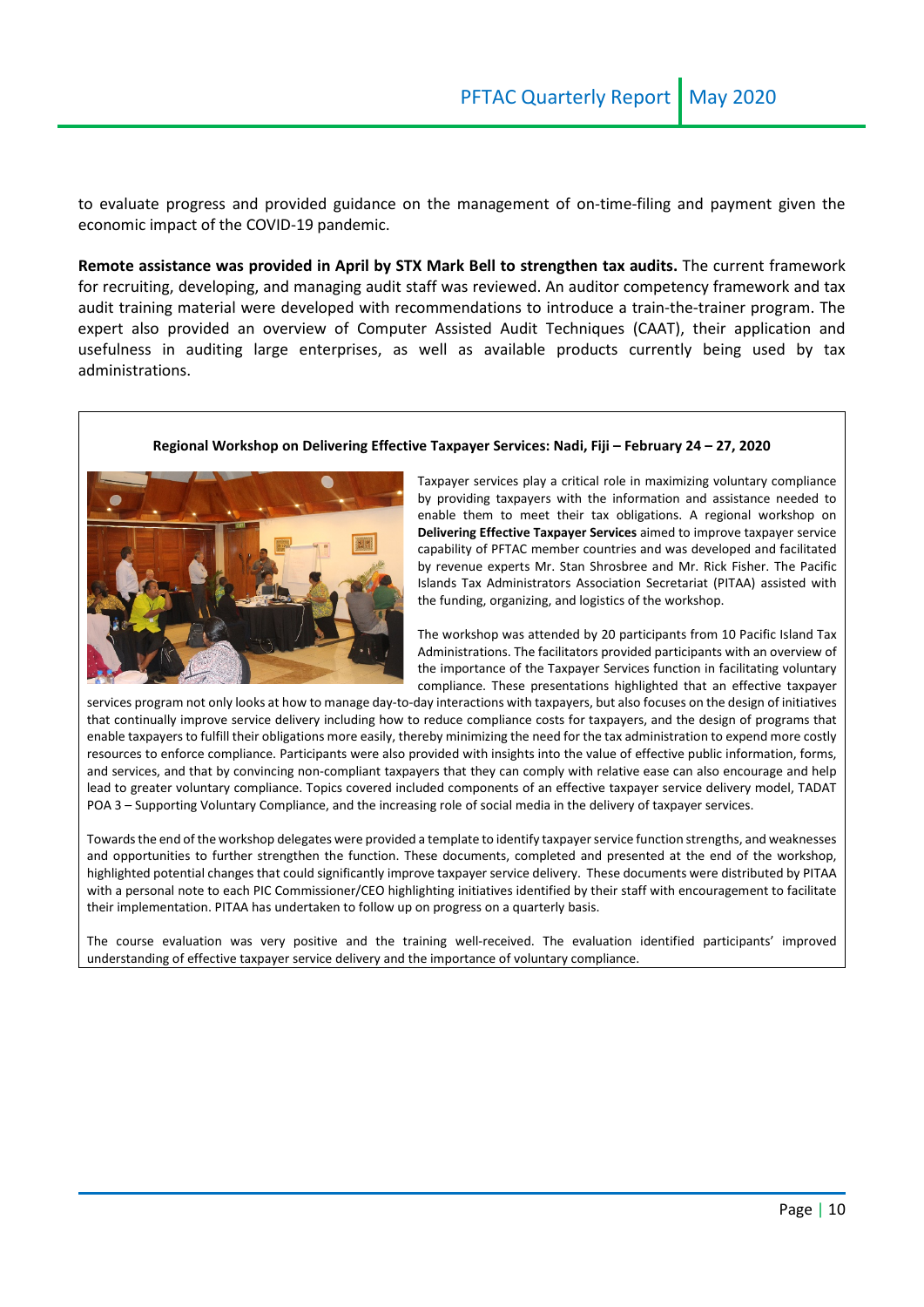#### **Delivering Remote Revenue TA**

Since the start of travel restrictions and their eventual shutdown in March, the PFTAC revenue administration program has successfully completed remote work assignments, with several remote assignments still in progress. Further remote work planned include tax policy reviews and assistance with tax compliance strategies in the context of the economic crisis arising from the COVID-19 pandemic.

The support provided to the Cook Islands and Nauru are two examples of successfully delivered remote assistance:

- **Cook Islands** March 2020: Stan Shrosbree assisted with the implementation of a functional structure. The tasks were very specific and followed on from previous work with contact via telephone and email working well. The Revenue Management Division Director also appointed a contact person for Stan to deal directly with who assisted the communication process and discussion of recommendations.
- **Nauru** March 2020: Rick Fisher assisting the Nauru Revenue Office (NRO) to progress reforms related to strengthening organizational arrangements and core tax administration functions and he provided additional assistance to identify barriers to implementation and recommended solutions to ensure modernization objectives are kept on track. The NRO Deputy Revenue Secretary was pleased with the result of the remote assistance because it not only followed-up on progress but also provided the NRO with timely follow-up advice. More importantly, the remote work resulted in the preparation of tangible outputs that the NRO will use to progress reforms. Communication was largely achieved via Skype calls and email exchanges.

Remote work delivery requires good communication, preferably using video conferencing application such as Cisco WebEx and should be carefully tailored in terms of the country's capacity and the specific challenges presented by the economic crisis. The focus should be on priority capacity development. Good response times on requests for information and comments as well as providing input on the work being pursued are essential. Feedback from the authorities receiving remote assistance is also very important to evaluate its effectiveness to further improve the remote delivery model which is certainly here to stay for the immediate future.

#### **Financial Sector Supervision**

Work in the FSS program for February through April 2020 was dramatically reduced due to travel restrictions, with a number of missions moving to remote modality and some postponed to FY2021. Seven TA missions and one workshop were planned under the original program, across six countries and the region:

- 1. Credit union regulatory reform (**Vanuatu**) *Completed*
- 2. Risk rating and supervision action planning (**Vanuatu**) *Delivered Remotely*
- 3. Risk rating and supervision action planning (**Solomon Islands**) *Delivered Remotely*
- 4. Banking Regulatory Reform Prudential Standards (**FSM**) *Delivered Remotely*
- 5. Insurance regulatory reform (**Fiji**) *Postponed to FY2021 (remotely in June 2020)*
- 6. Insurance regulatory reform (**Samoa**) *Postponed to FY2021 (remotely in June 2020)*
- 7. Insurance regulatory reform (**Tonga**) *Postponed to FY2021 (remotely in June 2020)*
- 8. Cyber risk on-site examination (with Singapore Training Institute)- *Postponed to FY2021*

**FSM:** In continuation of the Banking Regulatory Reform project, PFTAC **assisted the FSM Banking Board to develop draft outlines and structure for a suite of governance and risk management prudential standards**, in line with international standards and practice. The mission was undertaken remotely.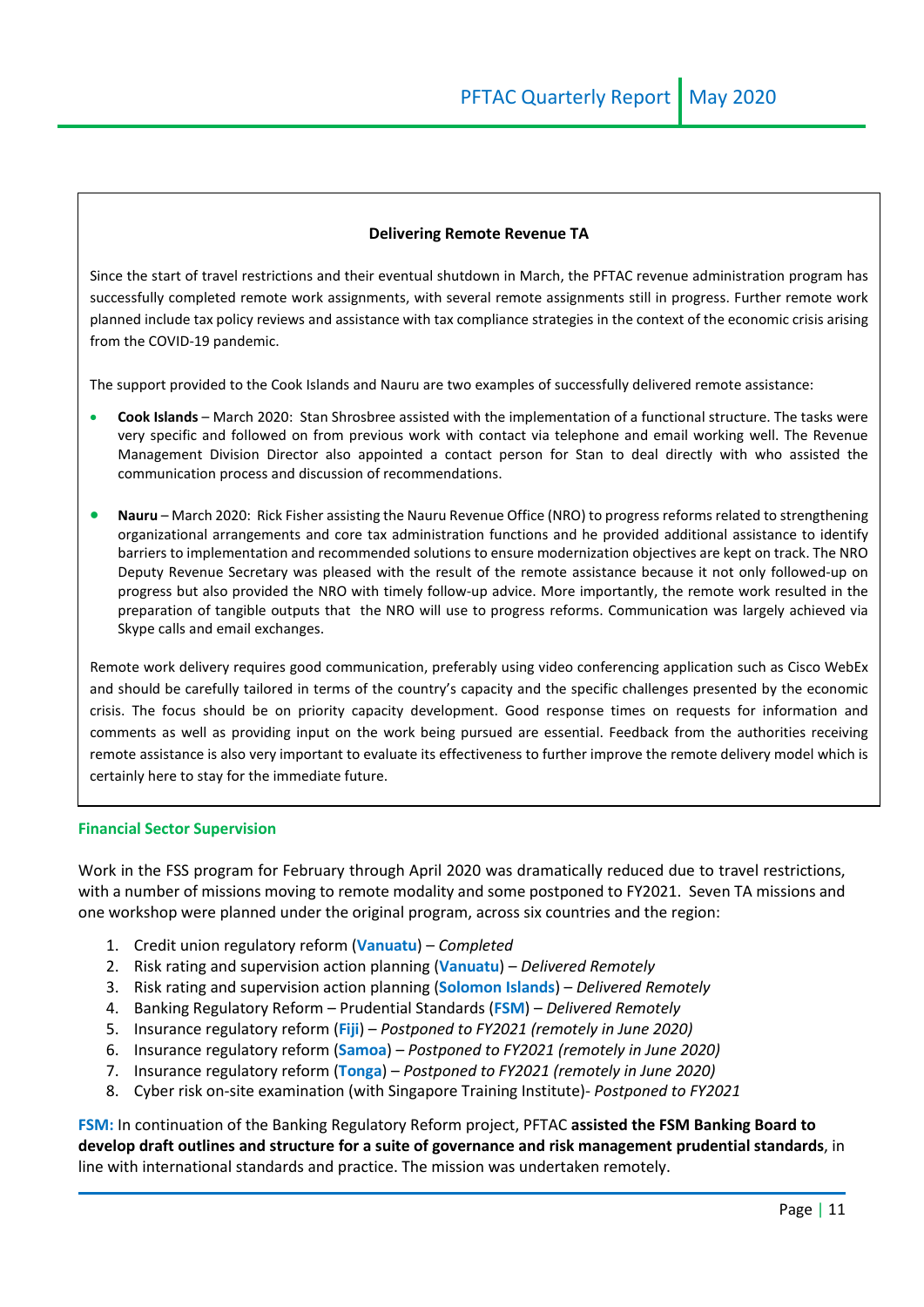**Solomon Islands:** In continuation of the Supervision Framework Enhancement Program (SFEP), PFTAC **assisted the Central Bank of the Solomon Islands (CBSI) to embed the use of the new risk rating model by finalizing the model's characteristic framework.** The mission was initially planned to also provide training on the draft example liquidity and market risk prudential standards, developed for the CBSI by a previous PFTAC mission, but given the remote modality, and the relative uncertainty when initiating this mission, the training component was postponed to FY2021 to be undertaken remotely if travel has not resumed by August 2020.

**Vanuatu:** In continuation of the SFEP, PFTAC **assisted the Reserve Bank of Vanuatu (RBV) in embedding use of the new risk rating model by finalizing the model's characteristic framework.**

PFTAC assisted the Reserve Bank of Vanuatu to **finalize credit union regulatory reform** by developing ancillary templates and forms to be used for credit union licensing, bylaws, and board appointments; and also **developing a prudential standard on minimum capital requirements for credit unions**.

### **Real Sector Statistics (RSS)**

**Cook Islands:** STX Michael Andrews provided technical assistance to the Cook Islands Statistics Office (CISO) to improve source data and methodologies. **The mission worked on improving the methodology for tourism related activities, which are very significant, and for general government non-market services activities.** The tourism activities are also significant to external sector statistics and as such relevant source data and methodology were reviewed for consistency. The mission also investigated the feasibility of measuring GDP by expenditure, building on previous mission preliminary development of a benchmark year.

**Papua New Guinea:** On the way to FSM for a TA mission, the advisor had to stop in PNG as all connecting flights were cancelled due to the COVID-19 crises. His mission was diverted to support PNG instead that was welcomed by the authorities. The previous mission helped increase the level of detail in GDP – Production based estimates. During the February mission, data was acquired to complete the worksheets and develop the more granular activity-based estimates of GDP. It provided **hands-on training to enable the authorities to operationalize the new sources and methods and integrate this work into their core GDP-P program.** An improved granularity of the PNG GDP estimates will allow for more detailed and precise forecasts, necessary for public budget planning.

#### **Government Finance Statistics (GFS)**

The GFS program is adapting to the challenging and unprecedented times caused by the COVID-19 pandemic. Technical assistance will have to be delivered through different modalities, including through remote channels which requires a high level of commitment both from the TA provider and the member country recipients. In this context, **an initiative of the IMF Institute's Learning Channel has been to release a playlist of educational material on basic macroeconomic conceptual training and Public Sector Debt Statistics** that provides GFS and debt compilers with information to compile and disseminate fiscal statistics. The videos are accessible at [https://www.youtube.com/channel/UCrSr-v\\_sSH6MXBopw5VUAUQ/playlists?view=50&sort=dd&shelf\\_id=4](https://www.youtube.com/channel/UCrSr-v_sSH6MXBopw5VUAUQ/playlists?view=50&sort=dd&shelf_id=4)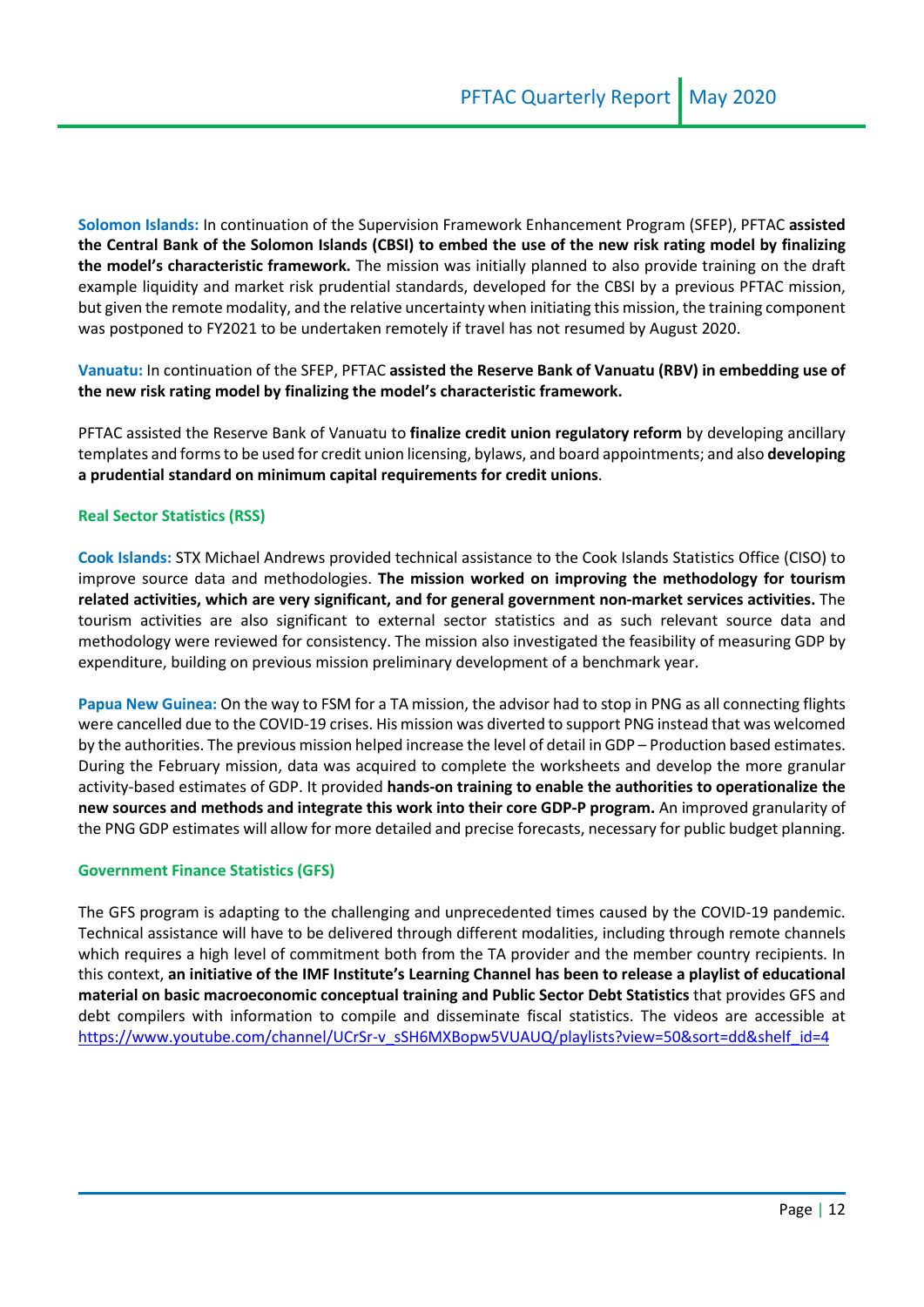#### **Macroeconomic Analysis and Programming**

**Republic of Marshall Islands:** In February 2020, the outgoing Macroeconomic Adviser, Iris Claus, undertook a mission to the Marshall Islands that was to include her successor, Andrew Beaumont who was unable to join her due to restrictions from his earlier travel in East Asia. The aim of the mission was to **assist in the further use of the PFTAC/RMI developed Marshall Islands Fiscal Model (MI-FM).**

The MI-FM produces long-run, annual fiscal projections for government revenues, expenditure, and financing. It also provides medium-term revenue forecasts for the Medium-term Budget and Investment Framework (MTBIF). Work is progressing to incorporate MTBIF expenditure projections into the MI-FM. It also reports the fiscal sector on a GFS basis, which produces internationally comparable fiscal data and is particularly useful for sustainability analysis.

**The mission was successful in updating the model's forecasting capacity with the incorporation of new data that will allow it to provide input into Government decision making.** 

**Correspondent Banking Relationship (CBR) Initiative:** Remittances from Pacific islanders working in Australia, New Zealand and elsewhere are a vital source of income for many Pacific countries and Timor-Leste also benefits from significant remittance flows. For this reason, strengthening the ability of offshore workers to send money home safely, inexpensively, and efficiently is a high priority for the ongoing economic development of many PFTAC member countries.

This is why at a meeting in November 2019, South Pacific Central Bank Governors gave the go-ahead to a project to develop and implement a regional Know Your Client (KYC) utility. The purpose of this utility is to enable lowcost identification of senders and recipients of financial transactions in the Pacific in a manner that is compliant with international standards to counter money laundering and financing of terrorism. **PFTAC is aiding in this project by providing secretariat support and guidance to a Steering Committee and Working Group that kicked off its efforts in March through regular virtual meetings.**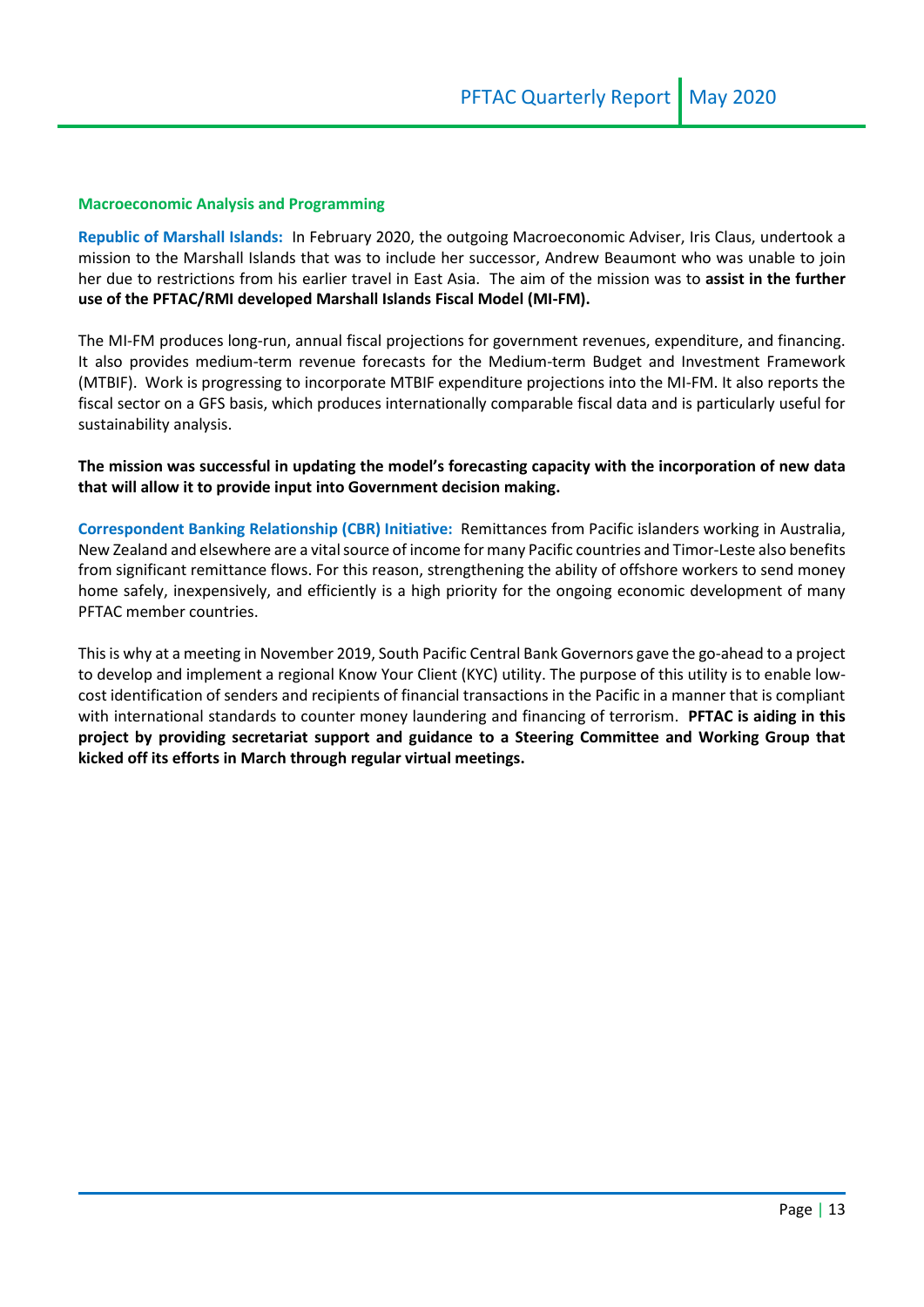# **V. Planned TA Activities FY21/Q1: May – July 2020**

# **May 2020 Planned Activities**

| Country                 | Program    | Description                                                                     | Advisor/s                                         | <b>Dates</b>                                   |
|-------------------------|------------|---------------------------------------------------------------------------------|---------------------------------------------------|------------------------------------------------|
| Cook Islands            | Revenue    | Compliance Improvement Strategy                                                 | STX - Shrosbree                                   | May 25 - Jun 5                                 |
| Fiji                    | <b>RSS</b> | <b>Quarterly National Accounts</b>                                              | LTX - Scheiblecker                                | May 2020                                       |
| Kiribati                | Revenue    | Legal support on Seabed Mining (SBM) legislation                                | $STX - Burns$                                     | May 25 - Jun 5                                 |
| <b>Marshall Islands</b> | Macro      | New Forecasts to reflect COVID-19 Impact<br>(remote from Australia)             | LTX - Beaumont                                    | May $18 - 27$                                  |
|                         | <b>PFM</b> | Medium Term Budget and Investment Framework (MTBIF)<br>(remote from Australia)  | $LTX - Neves$                                     | 10 days start<br>May, through<br>June and July |
| Palau                   | <b>FSS</b> | <b>Risk-Based Supervision Training</b>                                          | $STX - De Bie$                                    | May $11 - 15$                                  |
| Papua New Guinea        | <b>PFM</b> | Develop PFM reform plan from PEFA Outcome<br>(remote from Australia)            | $LTX - Neves$                                     | Late May - early<br>June                       |
| Samoa                   | <b>PFM</b> | Cash Management<br>(remote from Australia (Silins) and Hawaii (Kubasta))        | $LTX - Kubasta$<br>STX - Silins                   | May 2020                                       |
| Solomon Islands         | <b>FSS</b> | SFEP - Finalized Risk Rating and Supervisory Action<br>Planning                 | LTX - Stefanou<br>STX - De Bie                    | May 25 - June 3                                |
|                         | Macro      | Addition of Monetary and Fiscal Statistics to the Macro-<br><b>Fiscal Model</b> | LTX - Beaumont<br>$STX - Claus$                   | May $4-15$                                     |
| Tonga                   | PFM        | Developing PFM Roadmap                                                          | LTX - Kubasta<br>$LTX - Neves$<br>STX - Kauffmann | May 2020                                       |
|                         | <b>PFM</b> | Improving Financial reports: Compliance with Cash Basis<br><b>IPSAS</b>         | LTX - Kubasta<br>STX - Kauffmann                  | May - June 2020                                |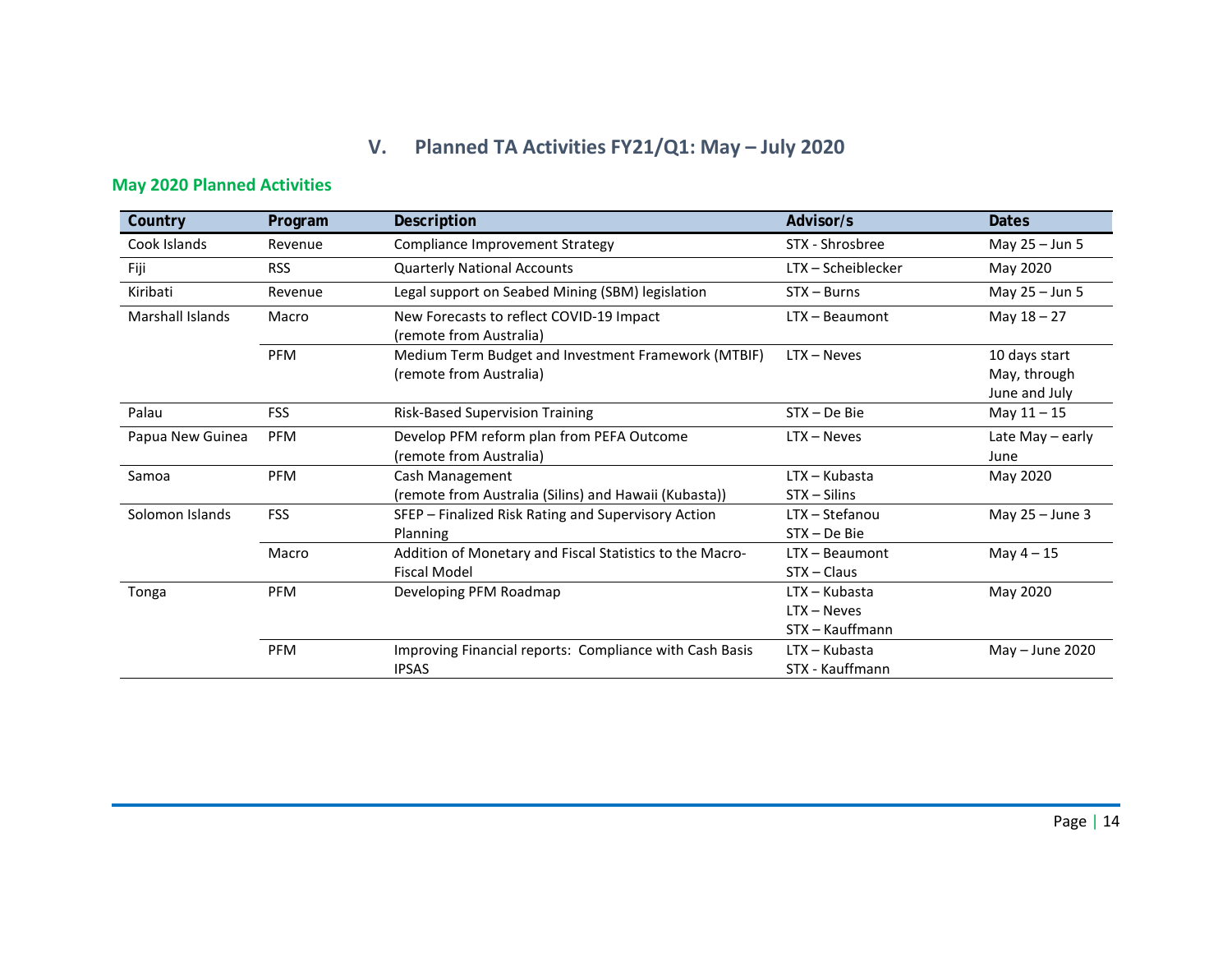# **June 2020 Planned Activities**

| Country         | Program    | Description                                                                                                           | Advisor/s                     | <b>Dates</b>     |
|-----------------|------------|-----------------------------------------------------------------------------------------------------------------------|-------------------------------|------------------|
| Fiji            | Revenue    | Enhance Public and Private Ruling Program                                                                             | STX - Middleton               | June $2 - 12$    |
|                 | <b>FSS</b> | Insurance Regulatory Reform Project (2 <sup>nd</sup> follow-up training)                                              | $STX - Rush$<br>STX - Claxton | June $1-5$       |
| Nauru           | Revenue    | Compliance Improvement Strategy, Structure and Large<br>Taxpayers (remote from Canada)                                | $STX - Fisher$                | June 29 - Jul 10 |
|                 | Revenue    | PACER Plus Tax Policy Review (remote from Australia)                                                                  | STX - Mullins                 | June 15 - 26     |
| Niue            | Revenue    | Finalize renewal of Income Tax and Tax Administration Act                                                             | $STX - Burns$                 | June 22 - 26     |
| Samoa           | Revenue    | Improving debt and returns management                                                                                 | $STX - Scott$                 | June 15 - 26     |
|                 | Revenue    | Strengthen tax audit function                                                                                         | STX - Sutherland              | June $1 - 12$    |
|                 | <b>FSS</b> | Insurance Regulatory Reform Project (2 <sup>nd</sup> follow-up training)                                              | $STX - Rush$<br>STX - Claxton | June $8 - 12$    |
|                 | Macro      | Assessment of International Financial Sector                                                                          | LTX - Beaumont                | During June      |
| Solomon Islands | <b>RSS</b> | GDP Rebasing Training (remote from Fiji)                                                                              | LTX - Scheiblecker            | June 2020        |
| Tonga           | <b>GFS</b> | <b>Government Finance Statistics</b>                                                                                  | $LTX - Temes$                 | June 2020        |
|                 | Revenue    | Implementing Industry Partnership Strategy                                                                            | STX - Shrosbree               | June $1 - 12$    |
|                 | <b>FSS</b> | Insurance Regulatory Reform Project (2 <sup>nd</sup> follow-up training)                                              | $STX - Rush$<br>STX-Claxton   | June 15 - 19     |
| Tuvalu          | Revenue    | Implementation and enhancement of compliance<br>improvement strategy, large taxpayers, improving taxpayer<br>services | $STX - Fisher$                | June 15 - 26     |
| Vanuatu         | <b>GFS</b> | <b>Government Finance Statistics</b>                                                                                  | $LTX - Temes$                 | June 2020        |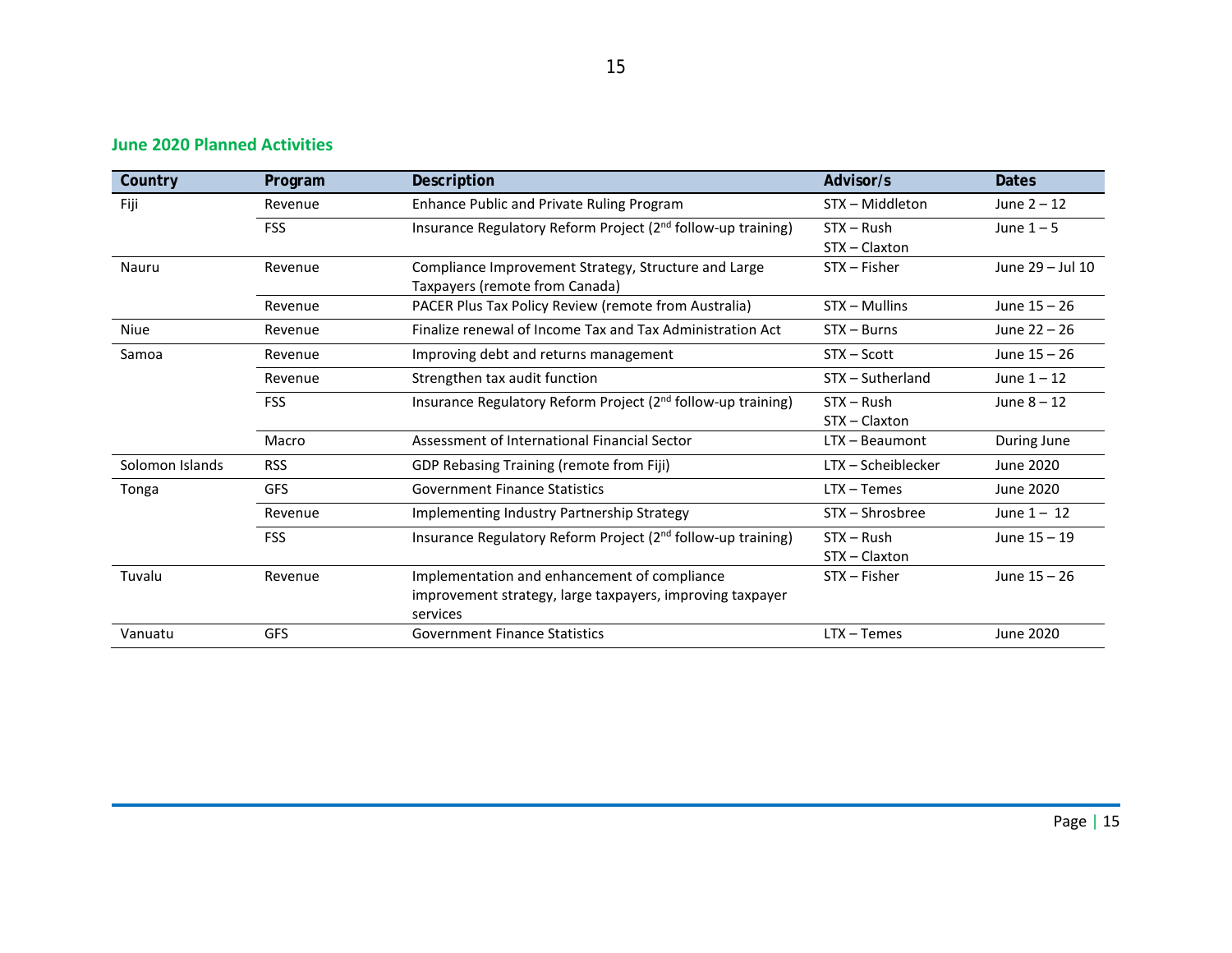# **July 2020 Planned Activities**

| Country          | Program    | Description                                                                                     | Advisor/s                         | <b>Dates</b>     |
|------------------|------------|-------------------------------------------------------------------------------------------------|-----------------------------------|------------------|
| Cook Islands     | Revenue    | Strengthen Debt and Returns Management                                                          | STX - Piper                       | July 20 - 31     |
|                  | Revenue    | <b>Tax Policy Review</b>                                                                        | STX - Mullins                     | July $6 - 17$    |
| Fiji             | Revenue    | Strengthen Debt and Returns Management                                                          | STX - Lawrence                    | July $20 - 31$   |
| Nauru            | Revenue    | Review reform progress                                                                          | LTX - Eysselein                   | July $14 - 17$   |
|                  | Revenue    | Drafting of Excise Act and Goods Tax Act                                                        | $STX - Burns$                     | July $6 - 15$    |
| Papua New Guinea | <b>FSS</b> | SFEP – Off-Site Financial Risk Analysis Reform (2 <sup>nd</sup> follow-up)                      | LTX - Stefanou<br>$STX - De Bie$  | July 20 - 24     |
| Regional         | <b>RSS</b> | Sub-regional Workshop on QNA and Seasonal Adjustment<br>(remote from Fiji)                      | LTX - Scheiblecker                | July $6 - 17$    |
|                  | PFM        | Workshop on Budget Documentation & Reporting<br>(delivered remotely possibly with UNDP and USP) | $LTX - Neves$                     | July             |
| Samoa            | Revenue    | Implementing Industry Partnership and improving Taxpayer Services                               | STX - Shrosbree                   | July $6 - 17$    |
|                  | Revenue    | Improving risk management - development of framework and improving<br>data analytics            | STX - Aslett                      | July $20 - 31$   |
| Solomon Islands  | Revenue    | Strengthen tax audit function                                                                   | STX-Sutherland                    | July $6 - 17$    |
| Tonga            | <b>PFM</b> | Review existing legislations and reforms                                                        | $LTX - Kubasta$<br>STX - McKenzie | <b>July 2020</b> |
|                  | Revenue    | Assist with tax auditor training framework and development                                      | $STX - Bell$                      | July $6 - 17$    |
| Tuvalu           | <b>GFS</b> | <b>Government Finance Statistics</b>                                                            | $LTX - Temes$                     | July 2020        |
| Vanuatu          | <b>FSS</b> | SFEP - Regulatory Reform - Prudential Standards                                                 | LTX - Stefanou<br>STX - De Bie    | July $6 - 10$    |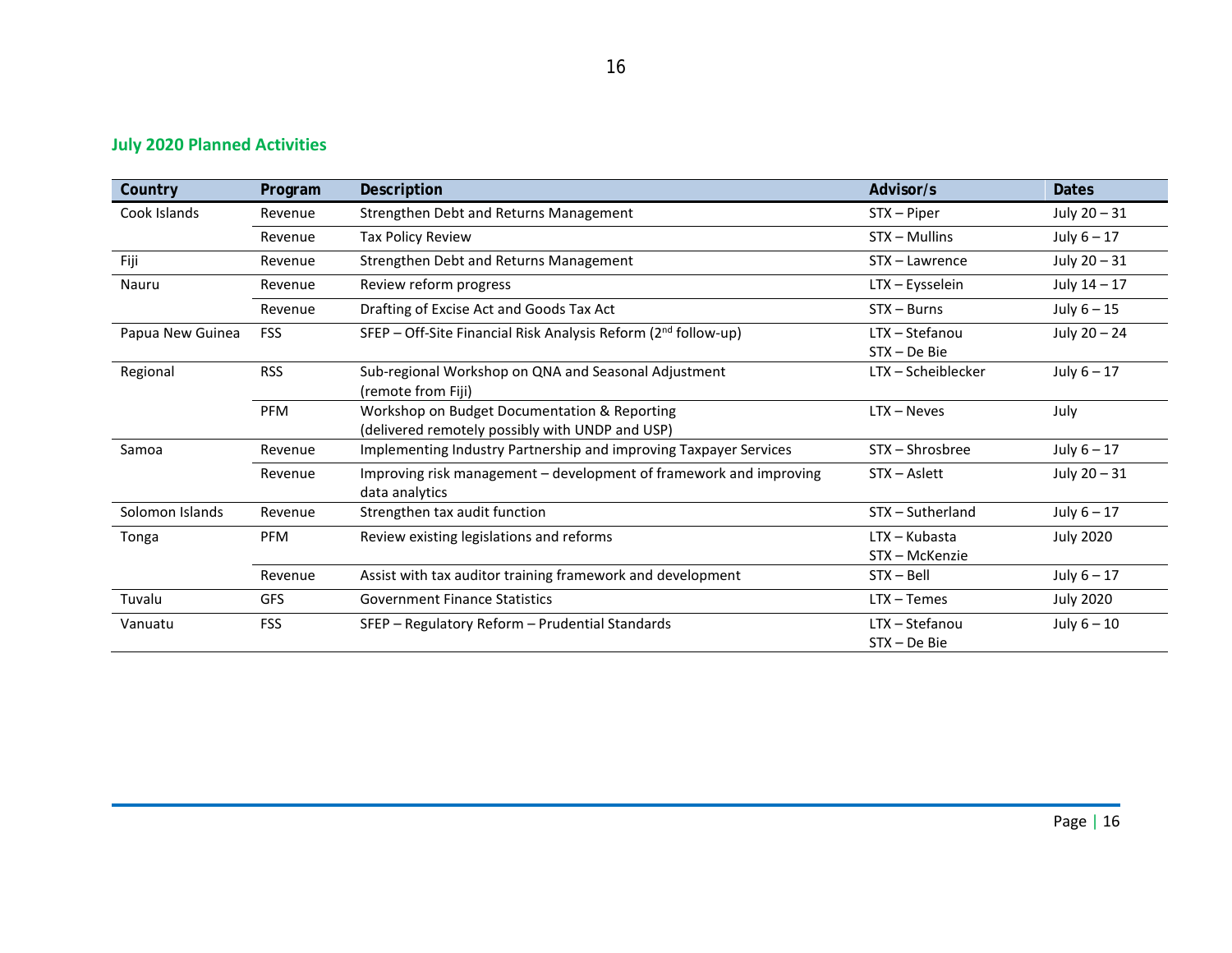# **Outturn of TA Activities FY20/Q4: February – April 2020**

| Country                 | Program    | <b>Description</b>                                                                                                                                         | Advisor/s                                            | <b>Dates</b>   |
|-------------------------|------------|------------------------------------------------------------------------------------------------------------------------------------------------------------|------------------------------------------------------|----------------|
| Cook Islands            | Revenue    | Procurement and specification of new IT System                                                                                                             | STX - Norkunas                                       | Feb $10 - 21$  |
|                         | Revenue    | Improve on-time filing and on-time payment of taxes                                                                                                        | STX – Piper                                          | $Feb 3 - 14$   |
|                         | <b>RSS</b> | Investigate improved methodologies for tourism<br>related activities                                                                                       | STX - Andrew                                         | Feb 24 - Mar 7 |
| Fiji                    | <b>PFM</b> | Developing PFM Roadmap                                                                                                                                     | $LTX - Kubasta$<br>STX - Kauffmann                   | Feb $10 - 21$  |
|                         | <b>PFM</b> | Risk based Internal Audit                                                                                                                                  | $LTX - Kubasta$<br>STX - Morrison                    | Feb $17 - 28$  |
| Kiribati                | Revenue    | Review organization modernization project plan,<br>improve on-time filing, on-time payment, taxpayer<br>services and renew Compliance Improvement Strategy | STX - Scott                                          | $Feb 6 - 19$   |
| <b>Marshall Islands</b> | Macro      | Support the Use of the Marshall Islands Fiscal Model                                                                                                       | $LTX - Claus$                                        | $Feb 3 - 14$   |
| Papua New Guinea        | <b>RSS</b> | Improving granularity of GDP                                                                                                                               | LTX - Scheiblecker                                   | Feb $17 - 21$  |
| Regional                | Revenue    | Management of Taxpayer Services for Operations<br><b>Managers</b>                                                                                          | LTX - Eysselein<br>$STX - Fisher$<br>STX - Shrosbree | Feb $24 - 27$  |
| Tonga                   | <b>PFM</b> | Climate Change Policy Assessments (CCPA)                                                                                                                   | $LTX - Neves$                                        | $Feb 3 - 11$   |
| Vanuatu                 | <b>FSS</b> | Credit Union Regulatory Reform                                                                                                                             | STX - Henderson                                      | $Feb 5 - 15$   |

# **February 2020 Delivered Activities**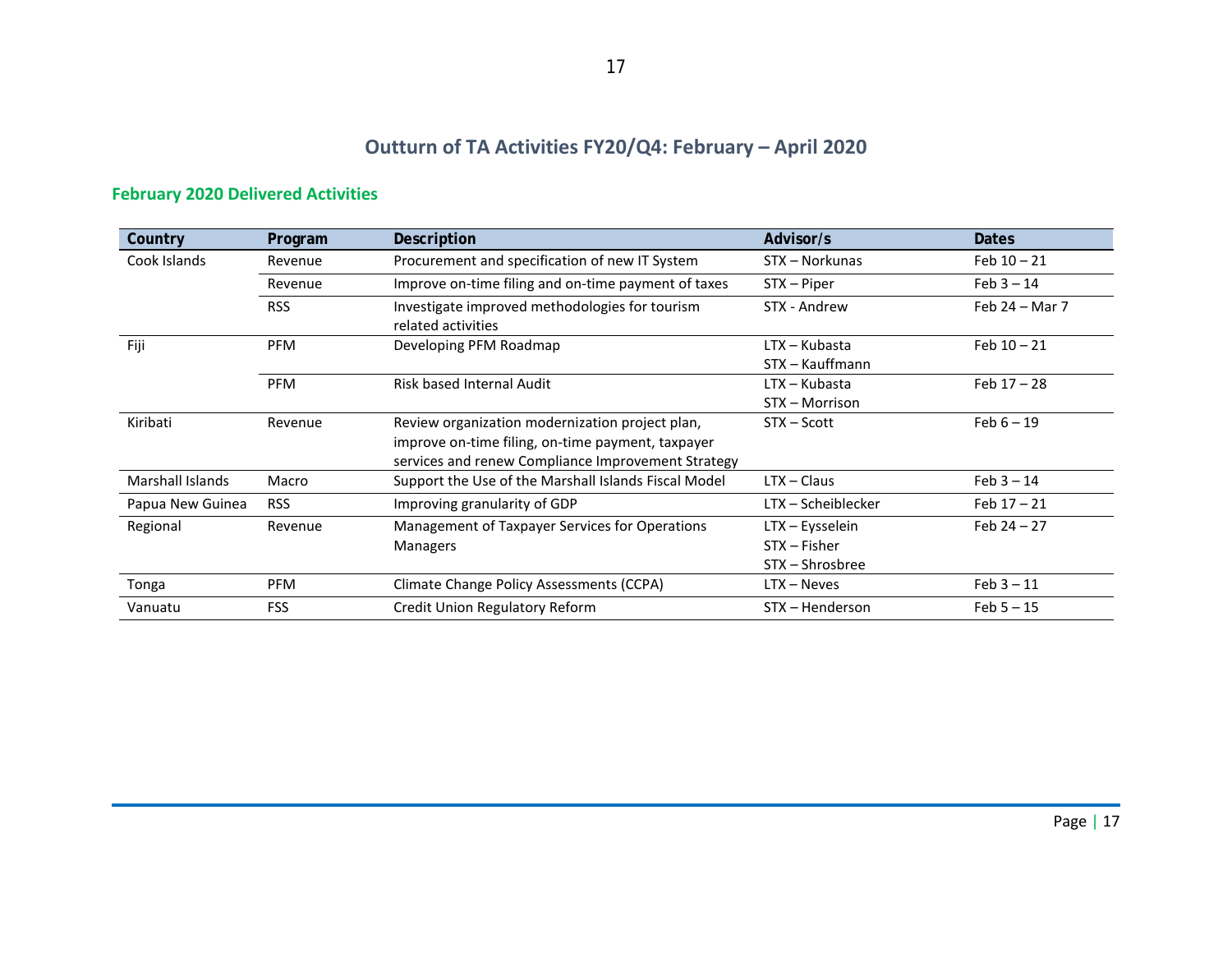# **March 2020 Delivered Activities**

| Country         | Program    | Description                                                    | Advisor/s       | <b>Dates</b>     |
|-----------------|------------|----------------------------------------------------------------|-----------------|------------------|
| Cook Islands    | Revenue    | Design Function Based Organizational Structure                 | STX - Shrosbree | Mar $2 - 8$      |
|                 |            | (remote from NZ)                                               |                 |                  |
| Fiji            | Revenue    | Presumptive Taxes, Mining Provisions, Life Insurance, Transfer | $STX - Burns$   | Mar $30 -$ Apr 9 |
|                 |            | Pricing, Tax Treaties and Rulings Acts and Regulations         |                 |                  |
|                 |            | (remote from Australia)                                        |                 |                  |
| Nauru           | Revenue    | Review organizational arrangements and core tax functions      | $STX - Fisher$  | Mar $2 - 13$     |
|                 |            | (remote from Fiji)                                             |                 |                  |
| Solomon Islands | <b>FSS</b> | SFEP – Risk Rating and Supervisory Action follow-up            | $STX - De Bie$  | Mar $2-6$        |
|                 |            | (remote from South Africa)                                     |                 |                  |
| Tonga           | Revenue    | Renew the Compliance Improvement Strategy                      | $STX - Home$    | Mar 2 – 11       |
| Vanuatu         | <b>FSS</b> | Supervision Framework Enhancement Program - Risk Rating        | $STX - De Bie$  | Mar $9 - 13$     |
|                 |            | and Supervisory Action follow-up                               |                 |                  |
|                 |            | (remote from South Africa)                                     |                 |                  |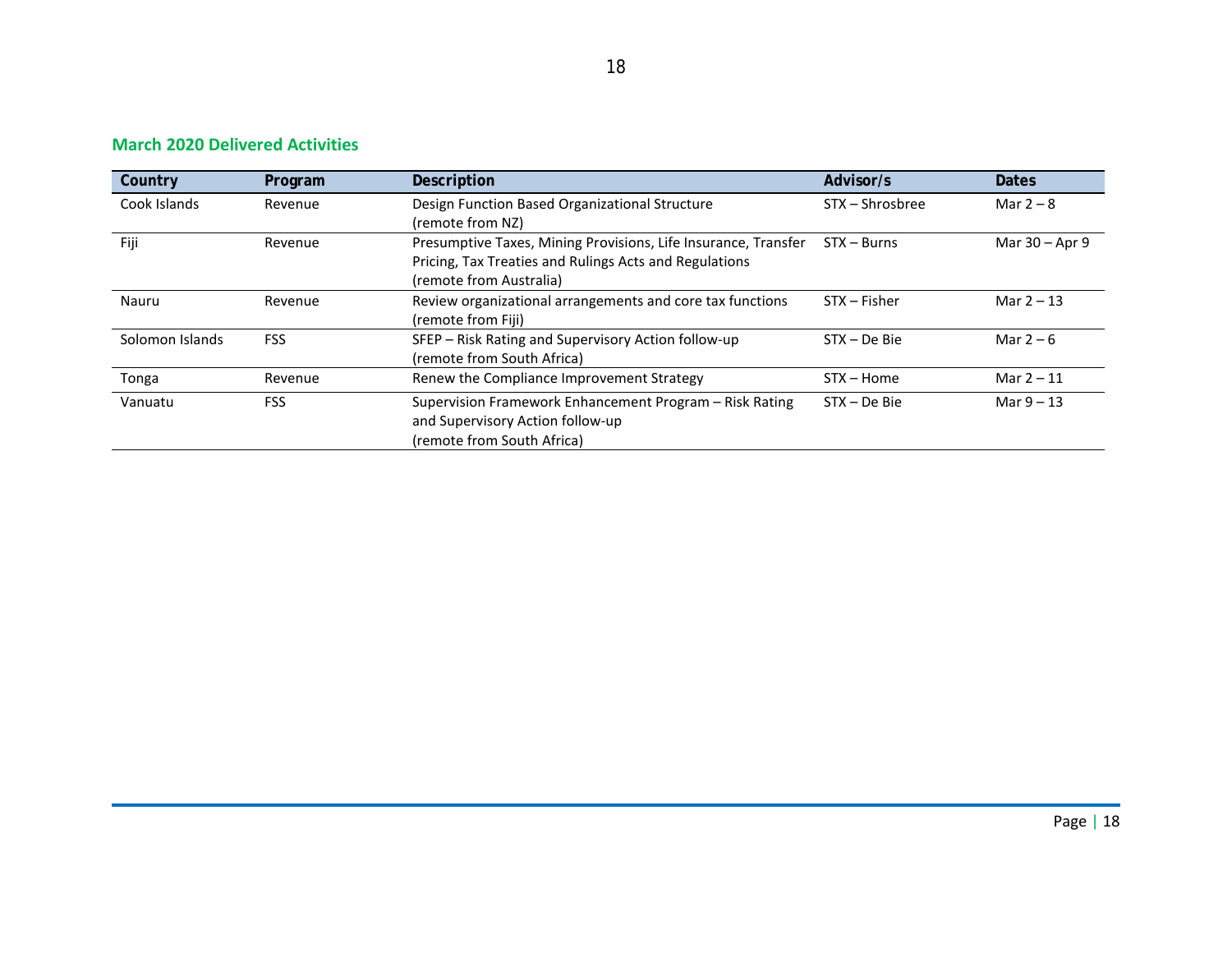# **April 2020 Delivered Activities**

| Country     | Program    | Description                                                                                                                 | Advisor/s       | Dates            |
|-------------|------------|-----------------------------------------------------------------------------------------------------------------------------|-----------------|------------------|
| <b>FSM</b>  | <b>FSS</b> | Second follow-up mission from the Regional Workshop on Banking<br>Legislation and Prudential Standards (remote from Brazil) | STX – Carvalho  | Apr $13 - 17$    |
| <b>Niue</b> | <b>PFM</b> | Draft new PFM Bill (remote from New Zealand)                                                                                | STX – McKenzie  | April 20 - 29    |
| Tonga       | <b>PFM</b> | Developing PFM Roadmap (remote from Australia)                                                                              | STX – Kauffmann | Apr 24 – 30      |
|             | Revenue    | Improve on-time filing and on-time payment of taxes (remote from NZ)                                                        | STX – Scott     | Apr $20 -$ May 8 |
|             | Revenue    | Auditor Development and Training (remote from NZ)                                                                           | $STX - Bell$    | Apr 27-May 22    |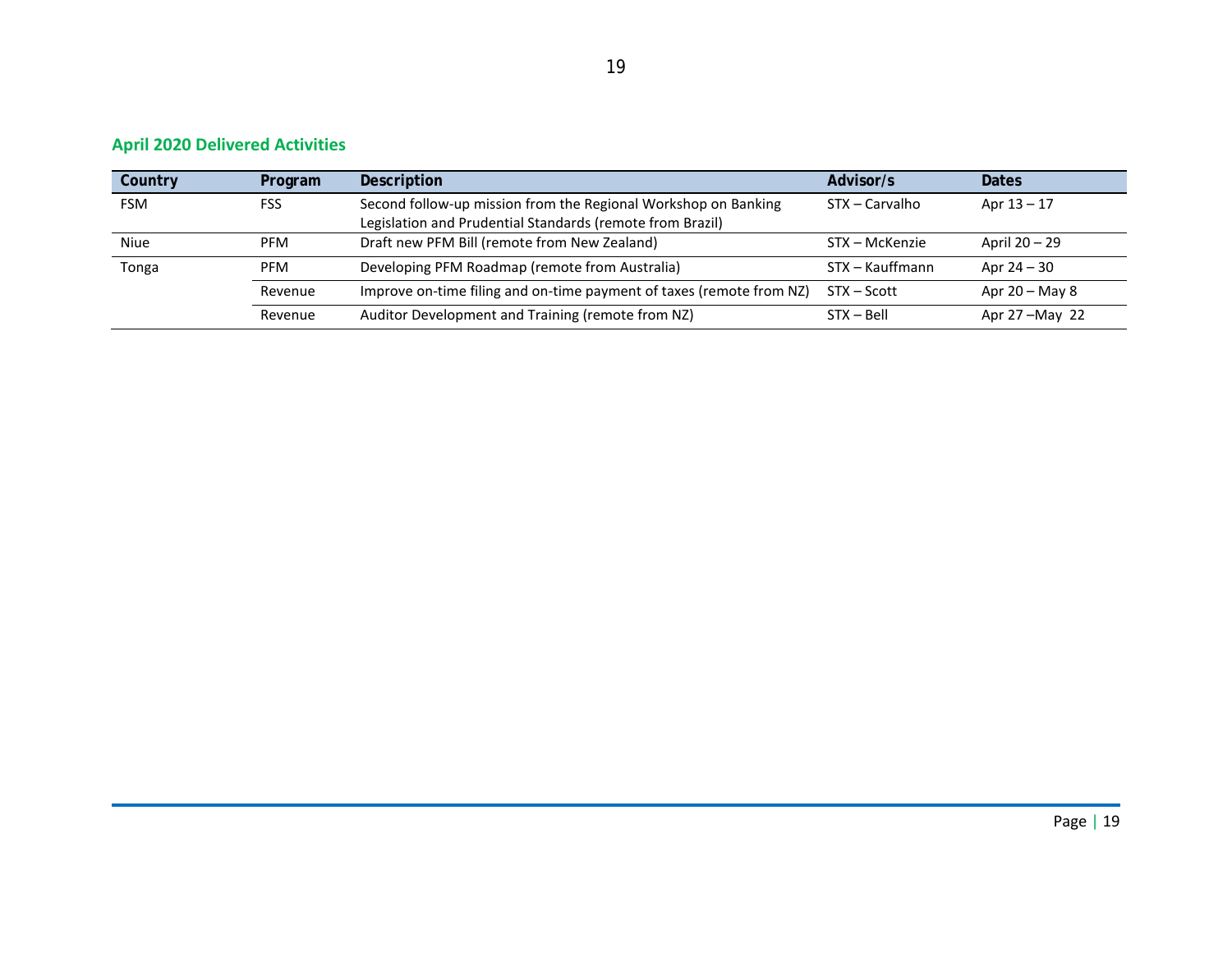# **Meetings, Seminars, and Training**

# **February – April 2020**

| <b>TA Sector</b>       | <b>Description</b>                                         | Location   | <b>Advisor</b>                                     | <b>Mission</b> | <b>Participants</b> |    | <b>Month</b>  |
|------------------------|------------------------------------------------------------|------------|----------------------------------------------------|----------------|---------------------|----|---------------|
|                        |                                                            |            |                                                    | <b>Days</b>    |                     | M  |               |
| Revenue Administration | Management of Taxpayer Services<br>for Operations Managers | Nadi, Fiji | LTX – Eysselein<br>STX – Fisher<br>STX – Shrosbree |                | 8                   | 12 | Feb $24 - 27$ |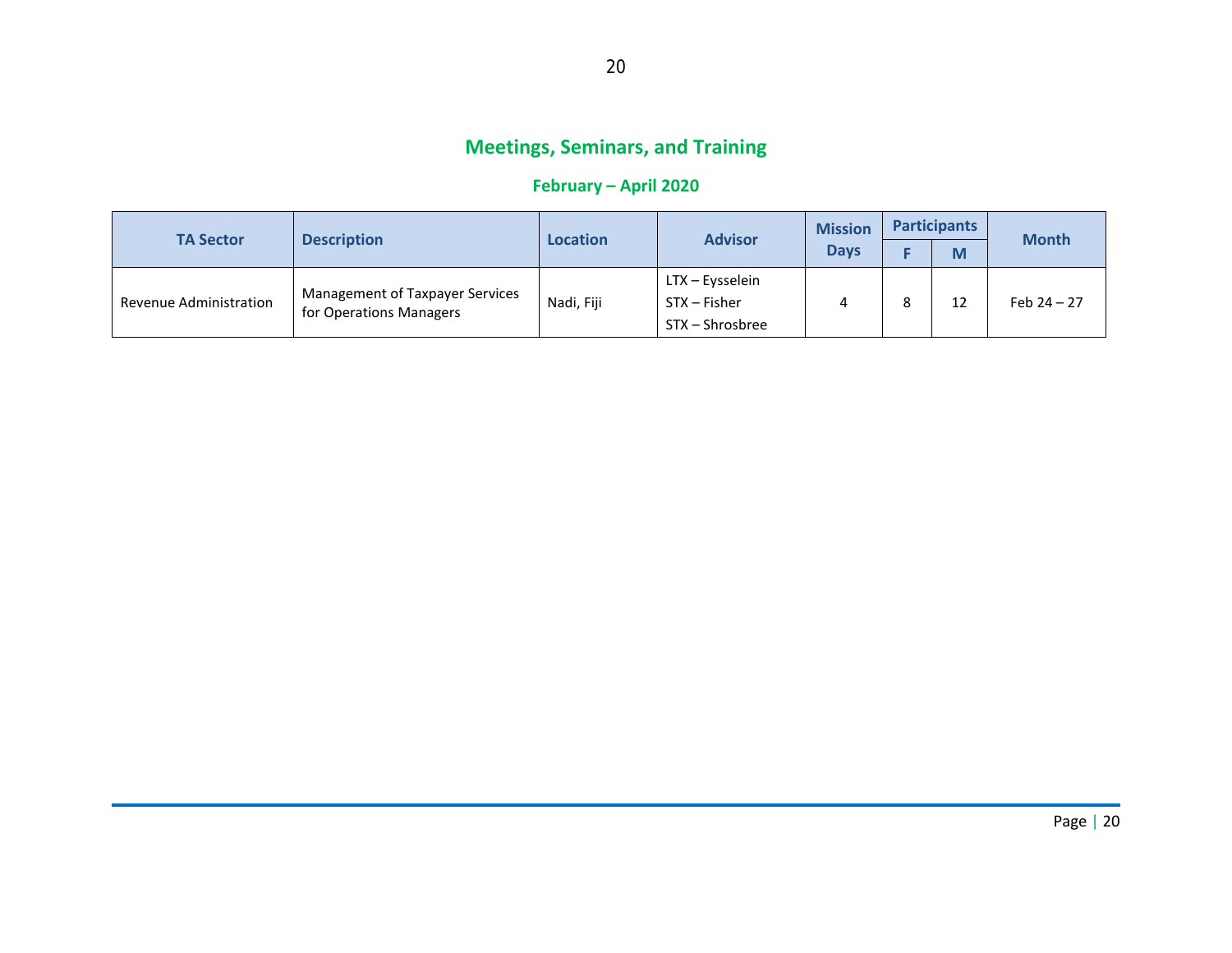# **TA Reports Transmitted to Country Authorities & Pending Finalization**

# **February – April 2020**

| <b>TA Sector</b>        | Country          | Title of Report                                          | Author                               | Mission<br>Month | Transmittal<br><b>Letter Date</b> |
|-------------------------|------------------|----------------------------------------------------------|--------------------------------------|------------------|-----------------------------------|
|                         | Cook Islands     | Update PFM Policy based on draft legislation             | Emery                                | $Nov-19$         | 2-Feb-2020                        |
|                         | Fiji             | Developing PFM Roadmap                                   | Kubasta, Kauffmann                   | Feb-20           | 28-Apr-2020                       |
|                         | Fiji             | <b>Risk Based Internal Audit</b>                         | Kubasta, Morrison                    | Feb-20           | 30-Apr-2020                       |
|                         | Kiribati         | PFM Roadmap Development                                  | <b>Neves</b>                         | $Jun-19$         | 6-March-2020                      |
|                         | Nauru            | Cash Reporting                                           | Uluinaceva                           | $Nov-19$         | 5-March-2020                      |
|                         | <b>Niue</b>      | PFM Legislation                                          | Neves, McKenzie                      | Aug-19           | 5-March-2020                      |
| <b>Public Financial</b> | Papua New Guinea | Operational Plan for transitioning to IPSAS Cash         | Mayes                                | Feb-19           | Not Finalized                     |
| Management (PFM)        | Papua New Guinea | PEFA Assessment                                          | Kubasta, Neves,<br>Lavea, Uluinaceva | Jul-19           | Not Finalized                     |
|                         | Samoa            | Developing PFM Roadmap and Improving Financial Reporting | Kubasta, Goel                        | Jan-20           | 4-March-2020                      |
|                         | Tonga            | Developing PFM Roadmap                                   | Kauffmann                            | Apr-20           | Not Finalized                     |
|                         |                  |                                                          |                                      |                  |                                   |
| Macroeconomic           | Cook Islands     | Review of Macroeconomic Policy and Institutions          | Bannister, Claus                     | Apr-19           | Not Finalized                     |
| Analysis and            | Marshall Islands | Towards a Medium-term Fiscal Framework                   | Claus                                | $Oct-19$         | Not Finalized                     |
| Forecasting             | Solomon Islands  | Macroeconomic and Fiscal Forecasting                     | Claus                                | Sep-19           | 6-May-2020                        |
|                         | Solomon Islands  | Macroeconomic and Fiscal Forecasting                     | Claus                                | $Nov-19$         | 6-May-2020                        |
|                         |                  |                                                          |                                      |                  |                                   |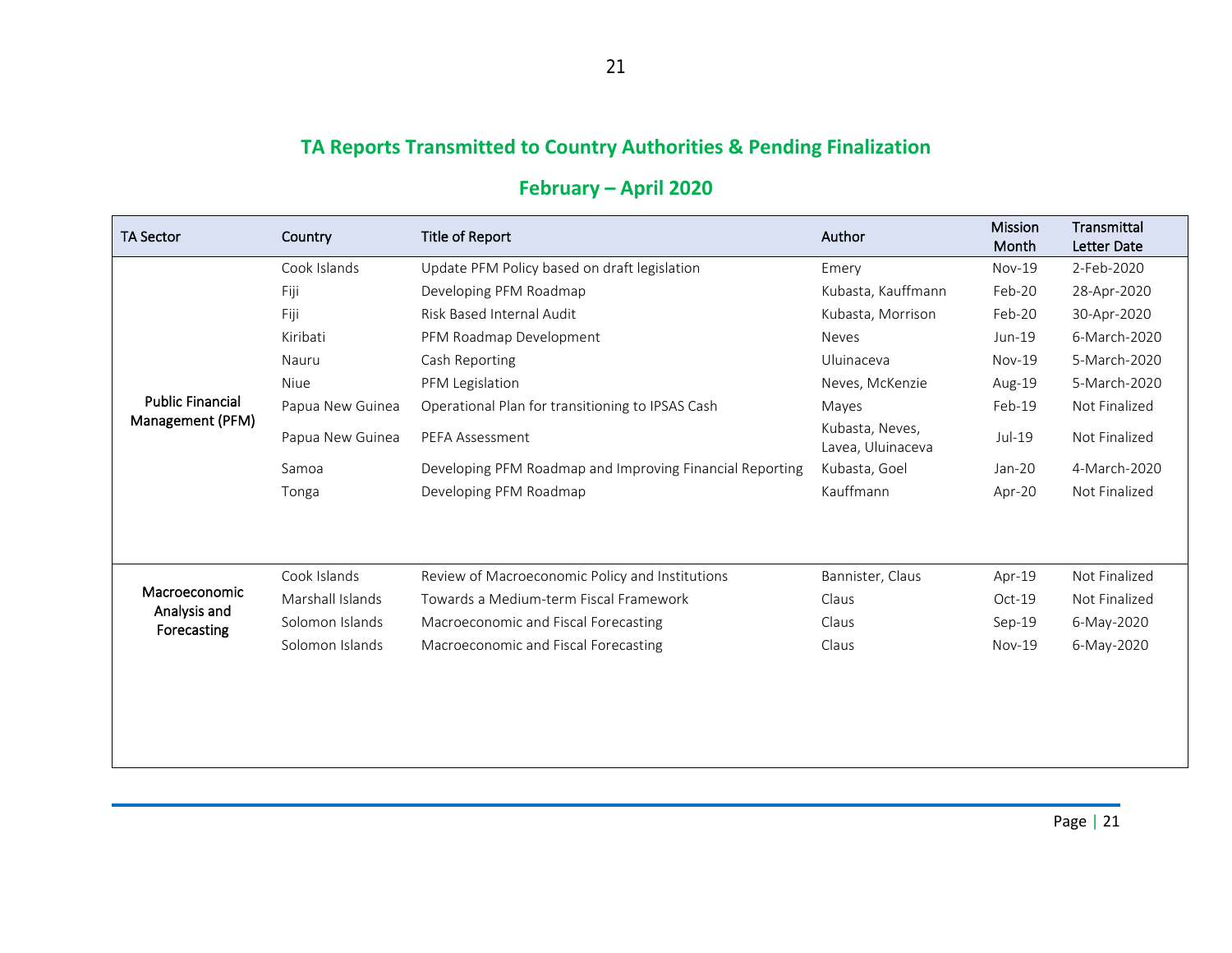|                           | Cook Islands    | Design Function-based Structure                           | Shrosbree       | Jul-19        | 12-Feb-2020   |
|---------------------------|-----------------|-----------------------------------------------------------|-----------------|---------------|---------------|
| Revenue<br>Administration | Cook Islands    | Strengthening Lodgment and Debt Management                | Piper           | Aug-19        | 5-May-2020    |
|                           | Cook Islands    | Strengthening the Audit Function                          | Home            | Oct-19        | 6-May-2020    |
|                           | Cook Islands    | Procurement and Specification of New IT System            | Norkunas        | Feb-20        | Not Finalized |
|                           | Cook Islands    | Improve Ontime Filing and Payment                         | Piper           | Feb-20        | Not Finalized |
|                           | Cook Islands    | Design Function Based Organizational Structure            | Shrosbree       | Mar-20        | 21-Apr-2020   |
|                           | Fiji            | Improve Ontime Filing and Payment                         | Lawrence        | Aug-19        | 21-Apr-2020   |
|                           | Fiji            | IT Quality Assurance Review                               | Norkunas        | Jan-20        | 21-Apr-2020   |
|                           | Nauru           | Review Organizational Arrangements and Core Tax Functions | Fisher          | Mar-20        | 6-May-2020    |
|                           | Samoa           | Review of the Industry Partnership Agreements             | Shrosbree       | Aug-19        | 8-May-2020    |
|                           | Samoa           | <b>Taxpayer Services</b>                                  | Shrosbree       | Sep-19        | 8-May-2020    |
|                           | Samoa           | <b>Strengthening Audit</b>                                | Sutherland      | Sep-19        | 21-Apr-2020   |
|                           | Samoa           | PACER Plus                                                | Li Liu, Mullins | Jan-20        | 16-Mar-2020   |
|                           | Solomon Islands | Review Implementation of Large Taxpayer Office            | Shrosbree       | Jun-19        | 18-Feb-2020   |
|                           | Solomon Islands | Improve Ontime Filing and Payment                         | Lawrence        | Sep-19        | 8-May-2020    |
|                           | Solomon Islands | Facilitate implementation of Function Based Structure     | Shrosbree       | <b>Nov-19</b> | 18-Feb-2020   |
|                           | Solomon Islands | Renew the Compliance Improvement Strategy                 | Home            | <b>Nov-19</b> | Not Finalized |
|                           | Solomon Islands | Review progress and facilitate further audit improvements | Sutherland      | Nov-19        | Not Finalized |
|                           | Tonga           | Review Progress and Strengthen Audit Function             | Bell            | $Jun-19$      | 18-Feb-2020   |
|                           | Tonga           | Industry Partnership Agreement                            | Shrosbree       | Sep-19        | Not Finalized |
|                           | Tonga           | Renew the Compliance Improvement Strategy                 | Home            | Mar-20        | Not Finalized |
|                           | Tonga           | Improve Ontime Filing and Ontime Payment of Taxes         | Scott           | Apr-20        | Not Finalized |
|                           | Tonga           | Auditor Development and Training                          | Bell            | Apr-20        | Not Finalized |
|                           | Samoa           | Large Taxpayer Office                                     | Sutherland      | $Oct-19$      | 21-Apr-2020   |
|                           | Tuvalu          | Implement VAT Audit Toolkit                               | Haigh           | Sep-19        | 5-May-2020    |
|                           | Tuvalu          | Review of Reform Strategies                               | Fisher          | Oct-19        | 6-May-2020    |
|                           | Vanuatu         | Strengthen Tax Return and Arrears Management              | Field           | Oct-19        | 21-Apr-2020   |
|                           | Vanuatu         | Review the Audit Function                                 | Home            | Dec-19        | Not Finalized |